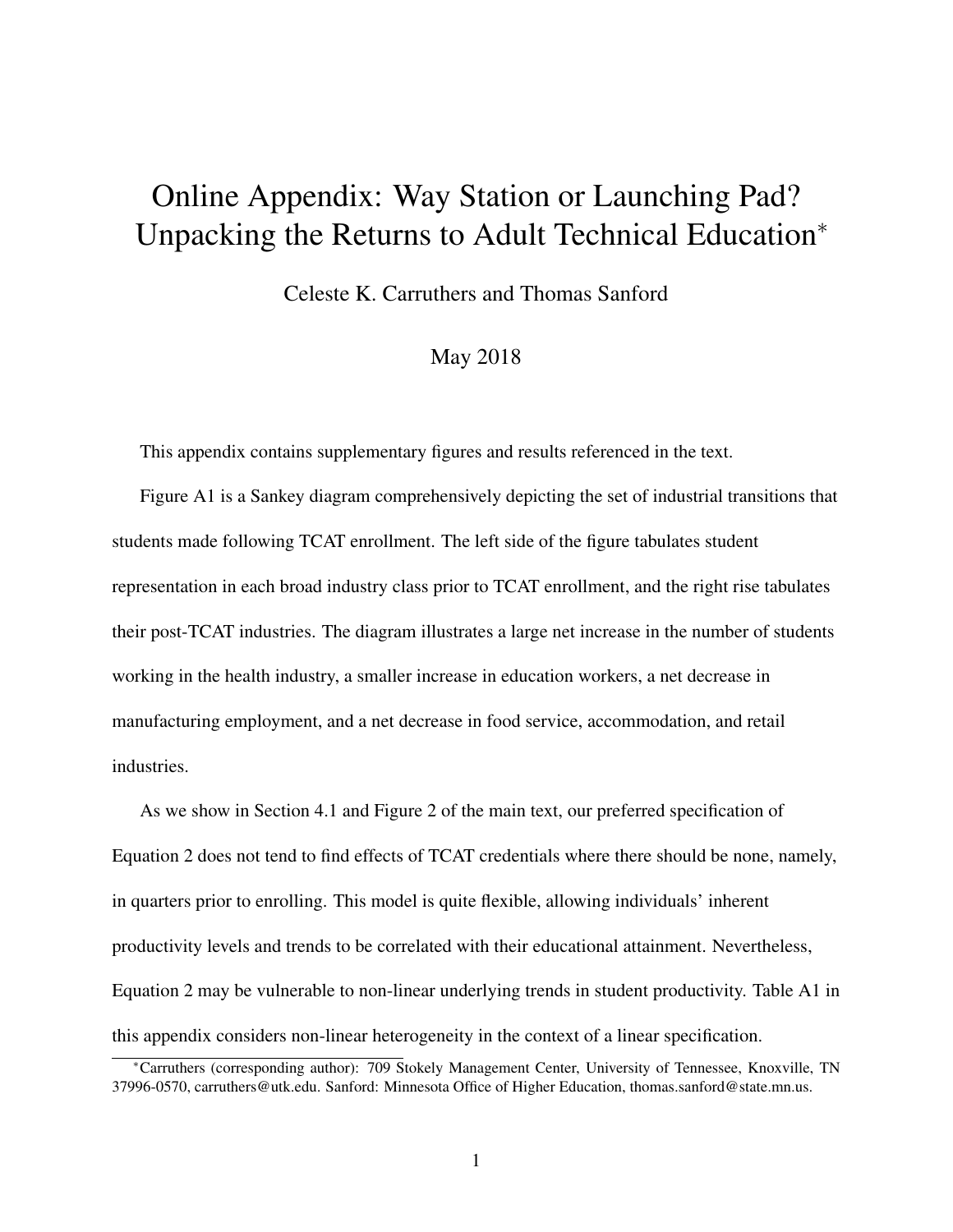Specifically, we estimate Equation 2, limiting the sample to student-quarters prior to enrollment, and in lieu of post-enrollment certificate or diploma receipt, we interact a quadratic trend with indicators of future attainment. Table A1 shows that completers exhibited small, negative, second-order patterns of earnings and employment prior to enrolling in a TCAT. It could be that inherently upwardly mobile students are *less* apt to complete a TCAT program, perhaps because they are better able to find work without technical education. Or it could be the case that higher-ability individuals need a particularly disruptive unemployment or underemployment spell to invest time in postsecondary education. The net direction and magnitude of bias is unclear, particularly since reversion to the mean may benefit students who experienced a steep pre-enrollment decline in employment and earnings. Matching designs discussed in the main text help to allay this concern by pairing students with donors who followed a quantitatively similar path of earnings prior to enrolling. Later in this appendix, we present results under a specification of Equation 2 that allows for quadratic individual time trends  $(\delta_{1i}t + \delta_{2i}t^2)$ . Under both alternatives, returns to completion are attenuated but remain positive and statistically significant for diplomas.

Figure A2 replicates the pre-enrollment permutation test discussed in Section 4.1 of the main text. Panels I-II are identical to Figure 2, with the addition of a solid vertical line signifying point estimates from our main linear results in the top panel of Table 2. Three salient conclusions emerge. First, fixed effects specifications of Equation 2 are much less balanced than specifications with fixed effects and time trends, in a way that does not favor completers. Earnings and employment placebo distributions of treatment effects for the former are centered at negative point estimates, whereas distributions for iterations with time trends are centered at or close to zero. Second, Panels III-IV show that these models are both relatively balanced for *ln*(*earnings*),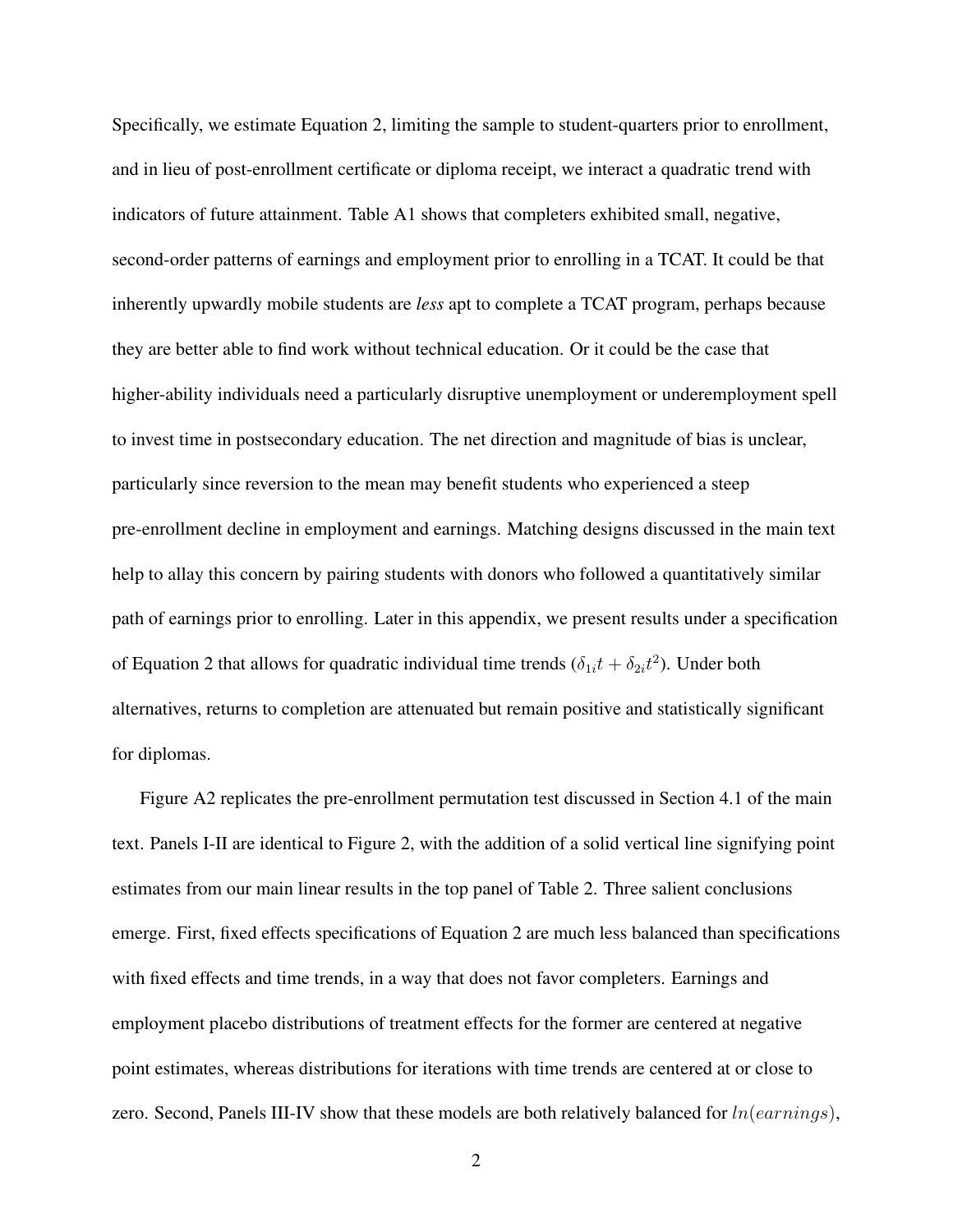with a larger spread of false point estimates arising from placebo certificate completion. And third, "true" treatment effect estimates for diploma receipt are more exceptional and farther out in the right tail of their respective placebo distributions than estimated returns to certificates.

Tables A2-A4 list results from our preferred, most flexible parametric specification of Equations 2 and 3 alongside four alternative sample constructions. Specification checks for earnings are reported in Table A2, Table A3 has results for log earnings, and Table A4 has results for employment, i.e., having any non-zero, non-missing earnings in a particular quarter. Baseline results from Tables 2 and 4 are repeated in Columns 1 and 6 of each table.

Columns 2 and 7 of Tables A2-A4 report results when we exclude students who completed a certificate within one quarter or a diploma within two. The empirical concern with particularly fast completers is that they may have been enrolled prior to 2004, understating their counterfactual earnings in the absence of TCAT credentials and potentially overstating the estimated effect of those credentials on later earnings. But Columns 2 and 7 across Appendix Tables A2-A4 do not support such a story; on the contrary, estimated returns tend to grow when we omit students who complete a TCAT diploma or certificate within one or two quarters. Columns 3 and 8 results are derived from samples without younger TCAT entrants who enrolled when they were age 20-24. Results are similar to the baseline model, with some notable attenuation in the effect of TCAT diplomas and industrial mobility on *ln*(*earnings*). Columns 4 and 9 represent balanced samples where, for each student, we include an equal number of pre-enrollment and post-enrollment quarters, with that number equal to the minimum number of quarters in the earnings data on either side of enrolling. This is not our preferred characterization since it conditions the sample on post-enrollment outcomes. Baseline results are similar but typically more conservative than those from a balanced panel. Finally, Columns 5 and 10 of Tables A2-A4 condition the sample on

3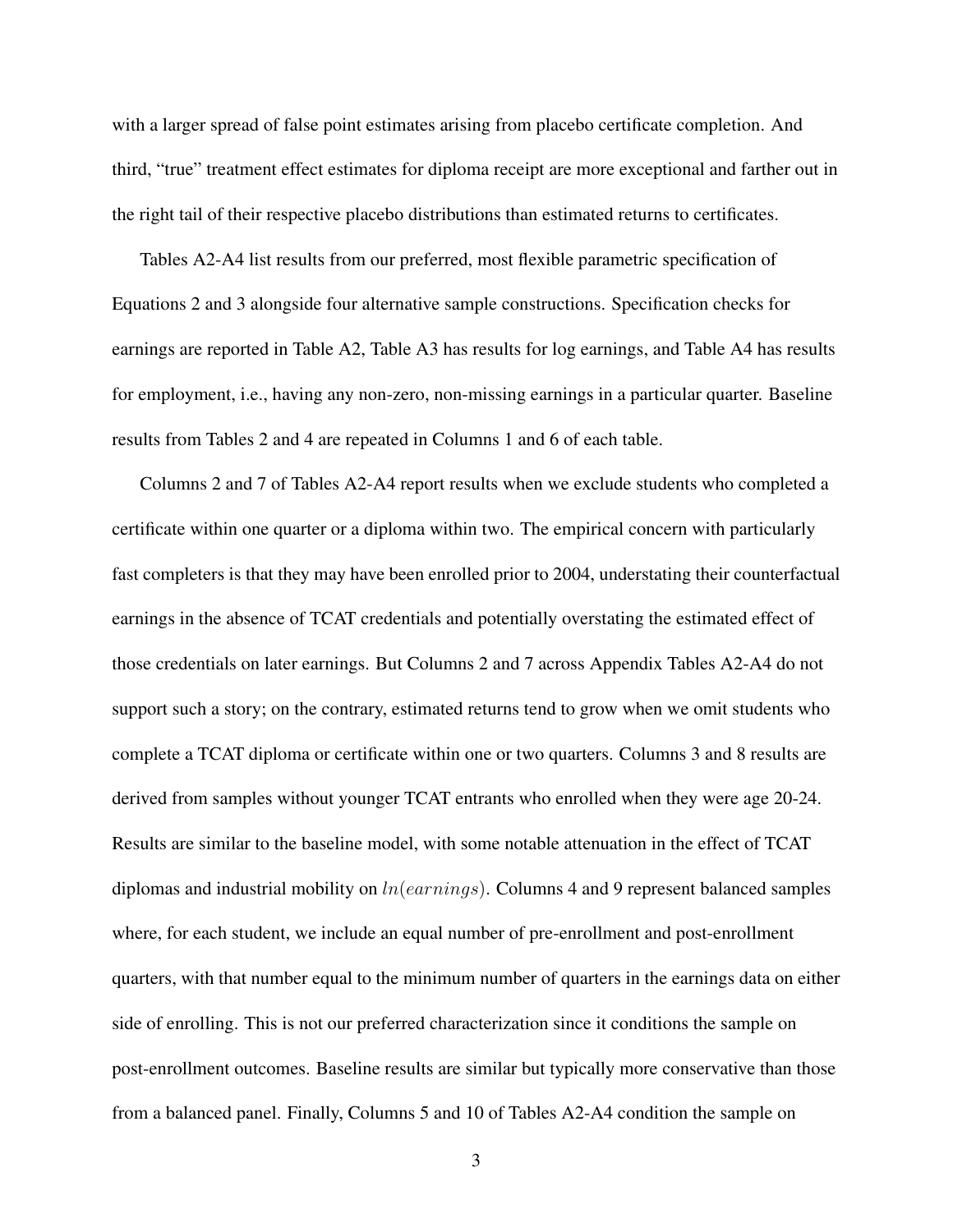having at least eight quarters of earnings prior to enrollment. We lose 14% of individuals from the main analytical sample, but results are largely unaffected.

Tables A5-A7 test the sensitivity of Equation 2-3 results to alternative specifications of the model itself. First, we replicate Equations 2 and 3 with standard errors clustered by school rather than student (Columns 2 and 9). Standard errors grow, but not to the point that statistical significance changes. Next, we control for quadratic functions of age interacted with time-invariant demographics (race, gender, and the incidence of missing data on these features) rather than third-degree polynomial interactions (Columns 3 and 10). Columns 4 and 11 omit these interactions altogether. Our conclusion from these modifications is that the age-by-demographic profile is not critical to our main results, which is also true for the matching design inherent to Figure 3 of the main text. Columns 5 and 12 of Tables A5-A7 control for quadratic rather than linear individual time trends. We find that employment (A7), and therefore earnings including zeros (A5), are most affected by this change, with quarterly returns to diploma receipt falling from \$1,034 to \$638. Columns 6 and 13 of this series of specification checks substitute lagged and leading enrollment indicators with  $1/k_{it}$ , where  $k_{it}$  is the number of quarters until or since TCAT entry. Results are not sensitive to how we control for short-term, enrollment-driven deviations from long-term trends.

Columns 7 and 14 of Tables A5-A7 list estimates when we control for second certificate attainment. This has little bearing on estimated returns to first certificates and diplomas, but there are significantly negative earnings and *ln*(*earnings*) returns to second certificates. Again, we note that "stacking" certificates was less common in 2004-2008 TCATs than in later years and other settings, and that these data archive highest attained credentials rather than the sequence of every certificate or diploma. Second certificates are rare in the panel, affecting less than one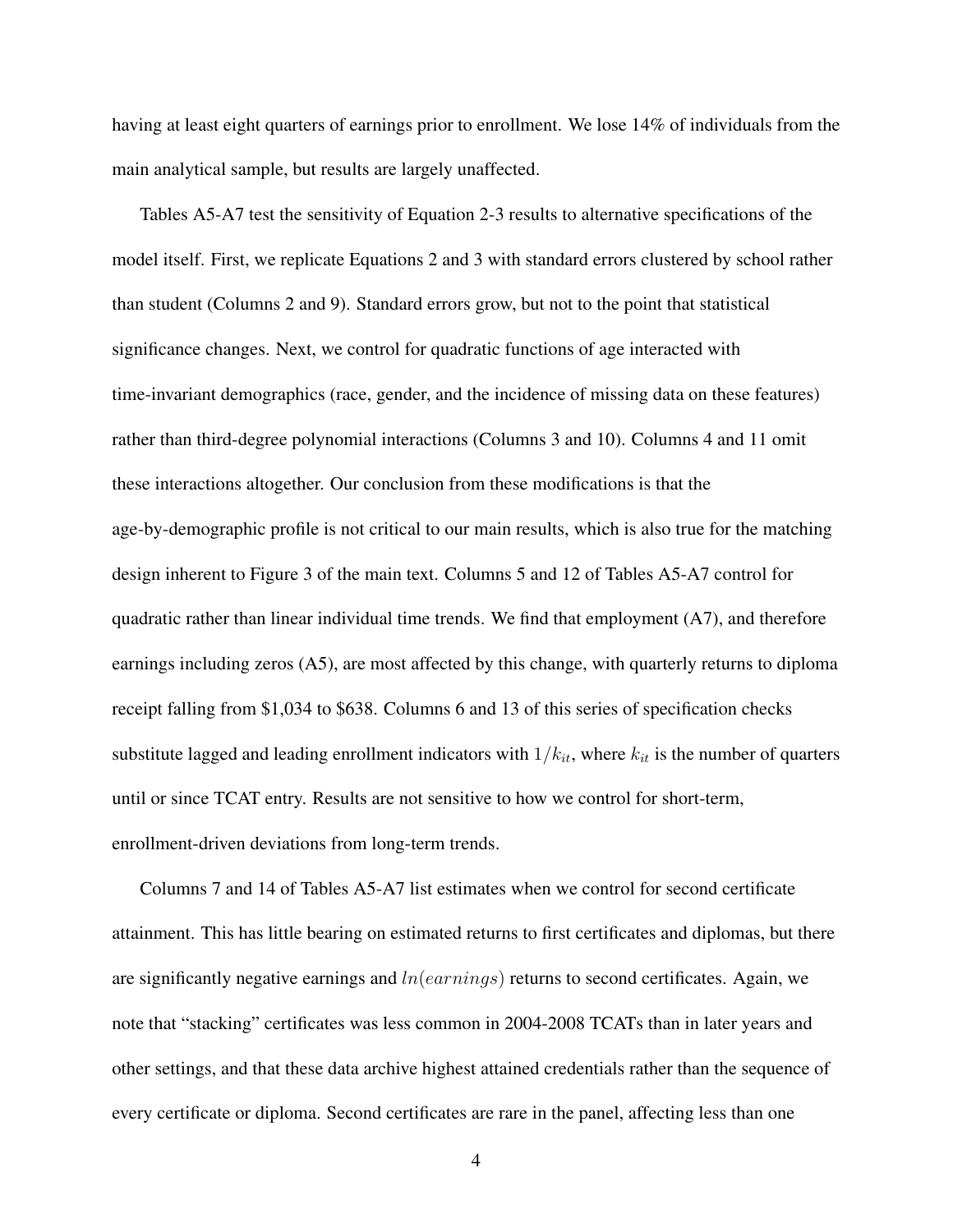percent of students (second diplomas are even rarer). Second credentials likely signal completion of a second and distinct certificate program, in which case negative yields are consistent with survey evidence that degree completers are penalized for spending more time enrolled ([Flores-Lagunes & Light,](#page-7-0) [2010](#page-7-0)).

Tables A8-A10 study the importance of different levels of controls in shaping Equation 2 and 3 results. Baseline models are represented in Columns 4 and 10, with more restrictive specifications (with fewer controls) to the left and more flexible specifications to the right. Columns 1 and 7 report versions of these linear models with attainment indicators and student fixed effects alone. Columns 2 and 8 add linear student time trends, and much like [Dynarski et al.](#page-7-0) ([2017\)](#page-7-0), we find them to be important to inferences about the return to sub-associate credentials. Focusing on the top panel of Table A8, the addition of student time trends turn a \$195 penalty from certificate receipt to a \$232 premium and nearly doubles the corresponding diploma premium to \$1,346. Recalling Figure A1 in this appendix, our conclusion is that fixed effects specifications appear to perpetuate negative pre-existing trends among Tennessee's certificate and diploma completers. Columns 3 and 9 add third-degree polynomial functions of age interacted with demographics, and Columns 4 and 10 add a vector of lagged and leading indicators around enrollment, bringing us to our baseline Equation 2 and 3 specifications. These additions have minor consequences for point estimates when compared to the effect of adding student-specific time trends. Controls for enrollment proximity and age-by-demographic profiles explain away a negative *ln*(*earnings*) return to TCAT certificates for students who do not change industries (Table A9), increase and sharpen the estimate of *ln*(*earnings*) returns to TCAT diplomas paired with industrial mobility (also Table A9), and notably decrease the employment return to a TCAT diploma in Table A10.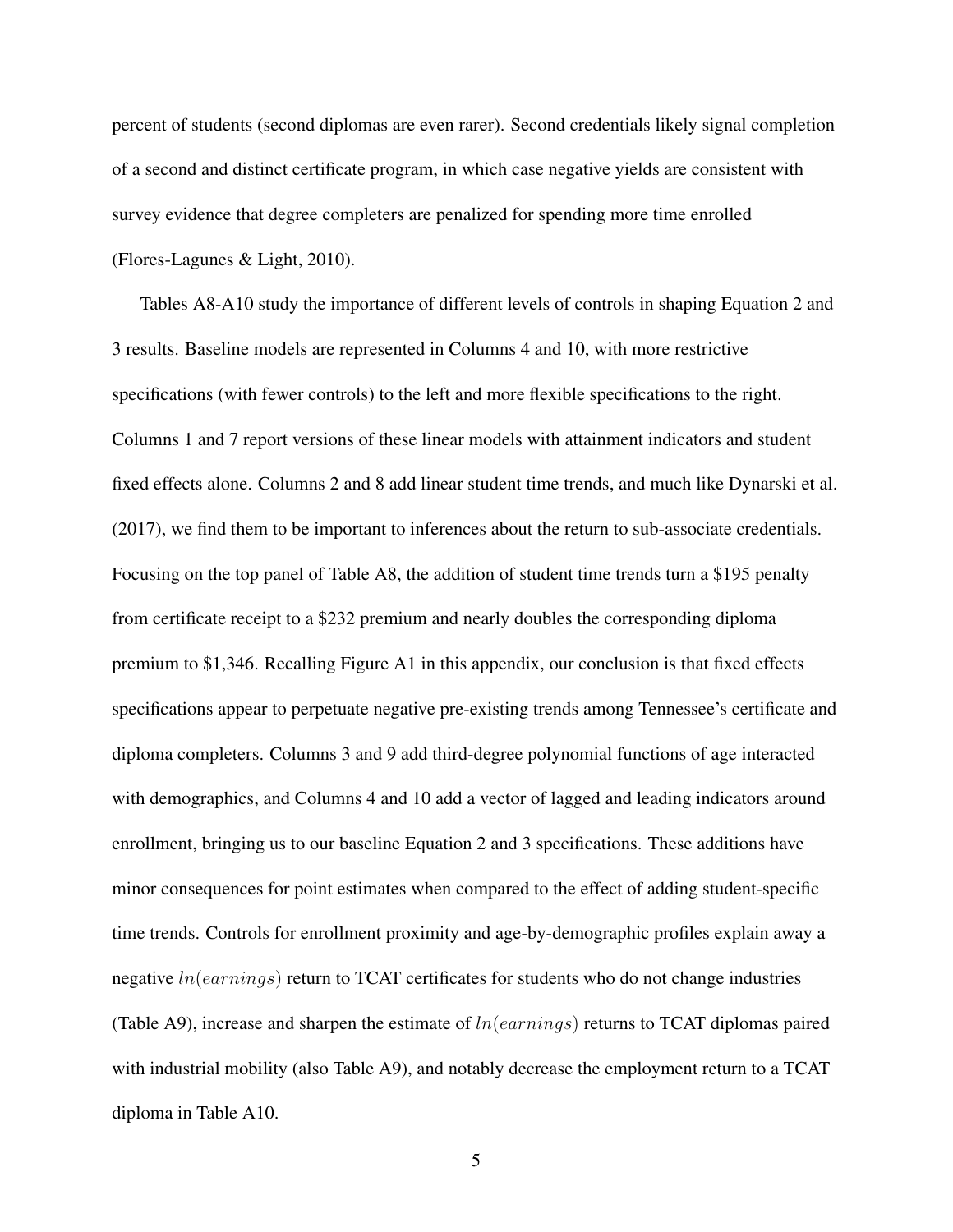Columns 5 and 11 represent a model with controls for Pell eligibility, which may be endogenous to TCAT enrollment. Students – particularly completers – may become Pell eligible as they substitute school for work. Main results attenuate somewhat, but not to a point where we would consider Pell a strong mediating factor in TCAT premia. The last variant of Tables A8-A10, found in Columns 6 and 12, is a model where we add industry fixed effects. Industry fixed effects are left out of our preferred model because we find evidence to suggest that industrial choice is an outcome of technical college participation. Industry fixed effects attenuate the estimated return to TCAT certificates and diplomas by a large degree. This is to be expected since we showed in Table 4 of the main text that portions of the returns to these credentials are attributable to industrial mobility. Earnings gains from diplomas remain significantly positive at \$630, suggesting that returns to diplomas are not operating exclusively through choice of industry, although that may be the case for TCAT certificates. These insights are consistent with what we report from Table 4 in Section 5.3.

Appendix Tables A11-A13 compare baseline Equation 2 and 3 results for earnings and employment returns (Columns 1 and 9 in each table) to returns for particular subgroups of interest: women, men, white students, non-white students, students less than 36 years old at entry, students 36 and over, and students who filed for financial aid using the Free Application for Federal Student Aid (FAFSA). A few patterns stand out across these subgroup analyses. First, women tend to derive larger earnings returns to diplomas than men, and women who earn a TCAT credential and change industries benefit more than their male counterparts in terms of earnings and employment. Second, white students accrue larger returns to TCAT credentials than non-white students, both with and without industrial mobility. Third, while older completers realize larger earnings and employment gains from TCAT credentials, younger completers tends

6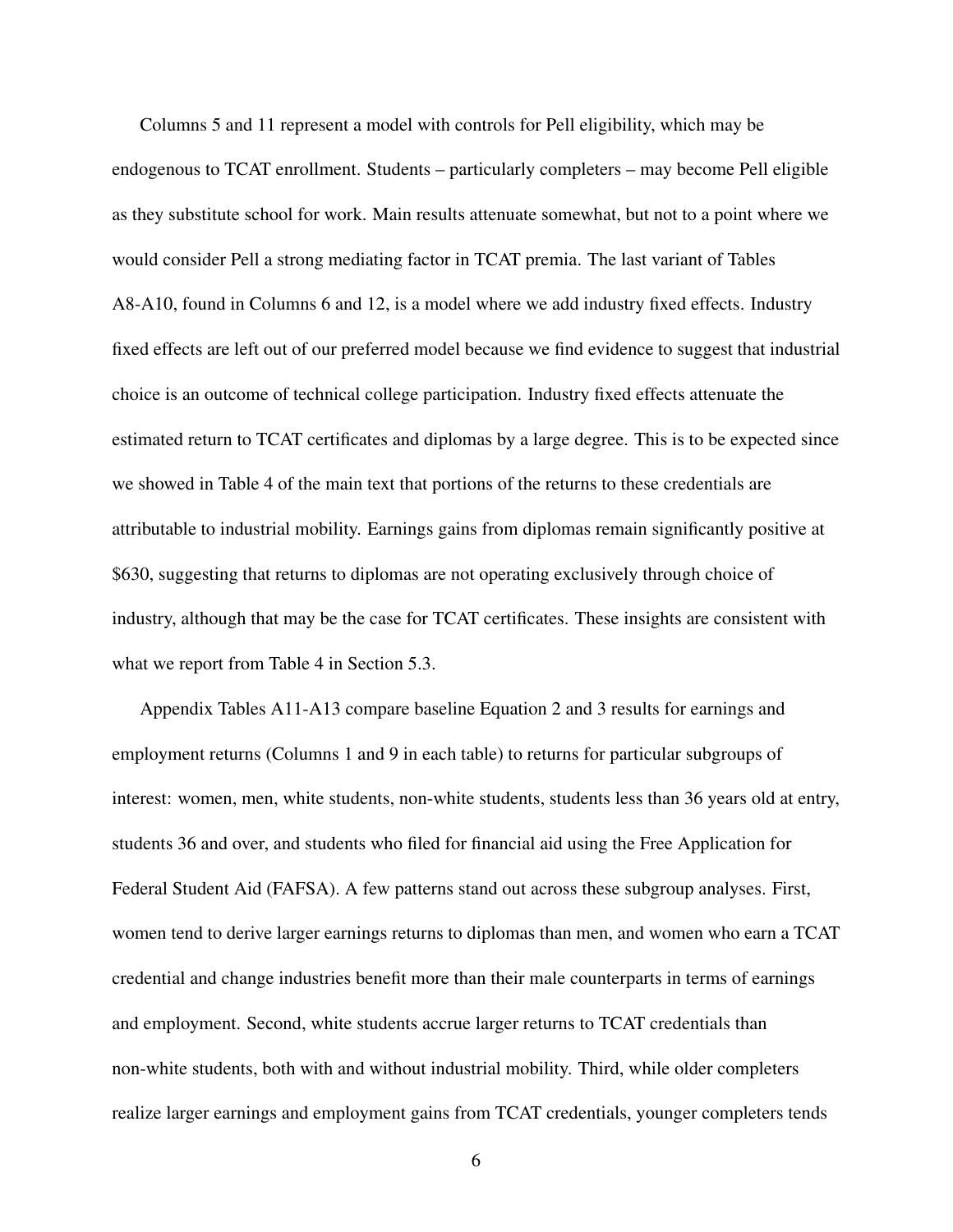to fare better with respect to log-earnings and they tend to have more success with a TCAT certificate or diploma in a new industry. One last insight from Tables A11-A13 is that FAFSA completers (just under half of TCAT students) experience weaker returns to TCAT certificates and diplomas.

Appendix Figure A3 plots matching results under four variants of our main approach. Baseline results, plotted in Figure 4 of the main text, define the weighting matrix *W* to include eighteen components: earnings lagged six quarters, seven quarter-to-quarter lagged changes in earnings, contemporaneous full-time employment and six lagged full-time employment indicators, tenure in the earnings data prior to enrolling, contemporaneous industrial score, and a six-quarter-lagged industrial score. Here, the "fewer lags" model compresses the scope of earnings and full-time employment lags to four quarters rather than six. The "earning pattern only" model omits full-time indicators, tenure, and industrial score data from *W*. The "fewer lags, long difference" model includes six-quarter lagged earnings, the change in earnings from six lagged quarters to the present quarter, one- and six-quarter lagged full-time employment, tenure, contemporaneous industrial score, and six-quarter-lagged industrial score. And the fourth variant omits the industrial score. Statistically significant average treatment effects are noted with markers. As in Figure 4, we find that matched pre-enrollment earnings are subjectively close to zero and that post-enrollment earnings climb relative to those of matched non-students. Three to four years after enrolling, earnings gaps measure \$600 - \$1,100 under these alternative models, versus \$800 - \$1,000 under our preferred set of matching covariates.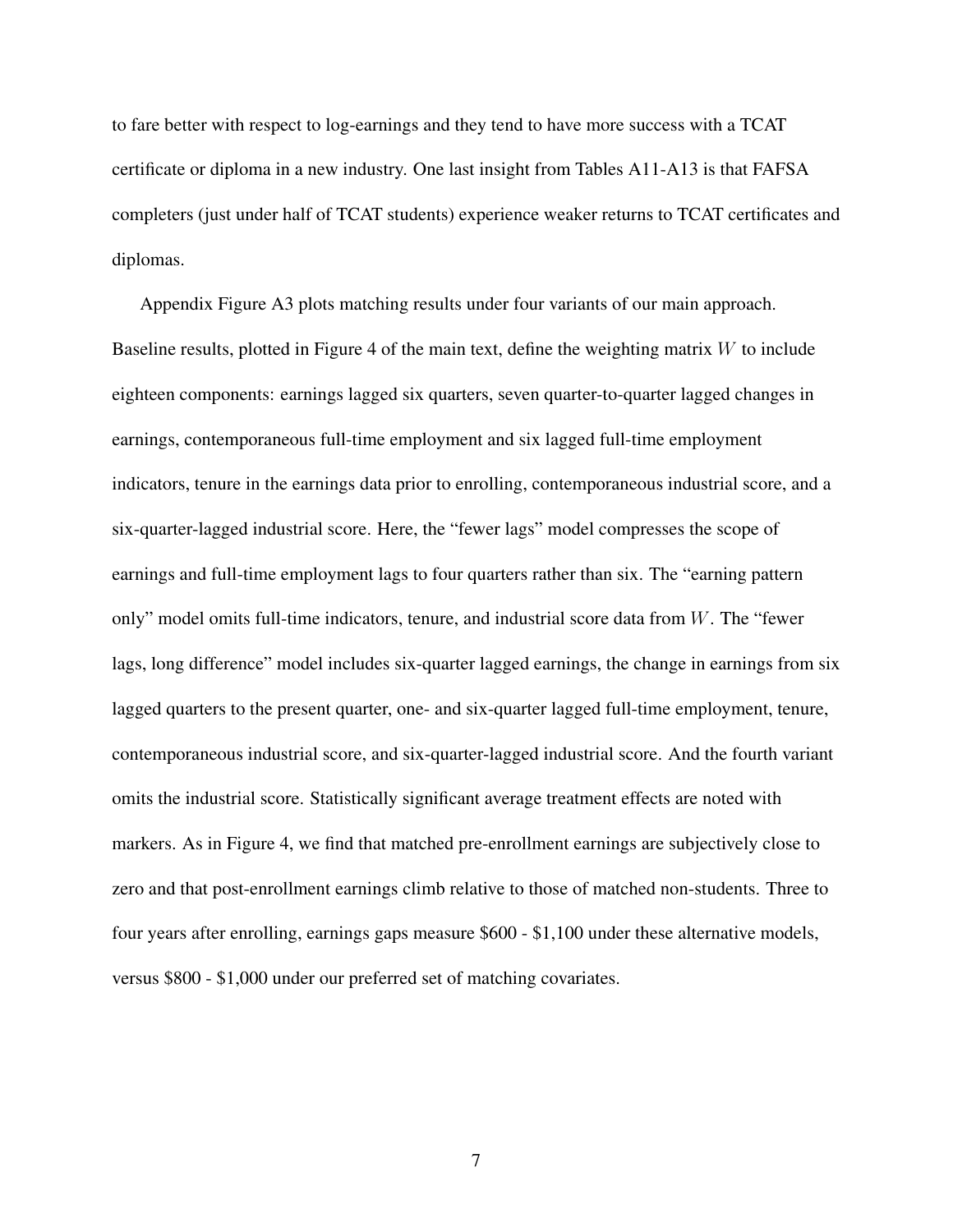# <span id="page-7-0"></span>**References**

- Dynarski, S., Jacob, B., & Kreisman, D. (2017). How Important Are Fixed Effects and Time Trends in Estimating Returns to Schooling? Evidence From A Replication of Jacobson, Lalonde and Sullivan, 2005. Working Paper.
- Flores-Lagunes, A., & Light, A. (2010). Interpreting degree effects in the returns to education. *Journal of Human Resources*, *45*(2), 439–467.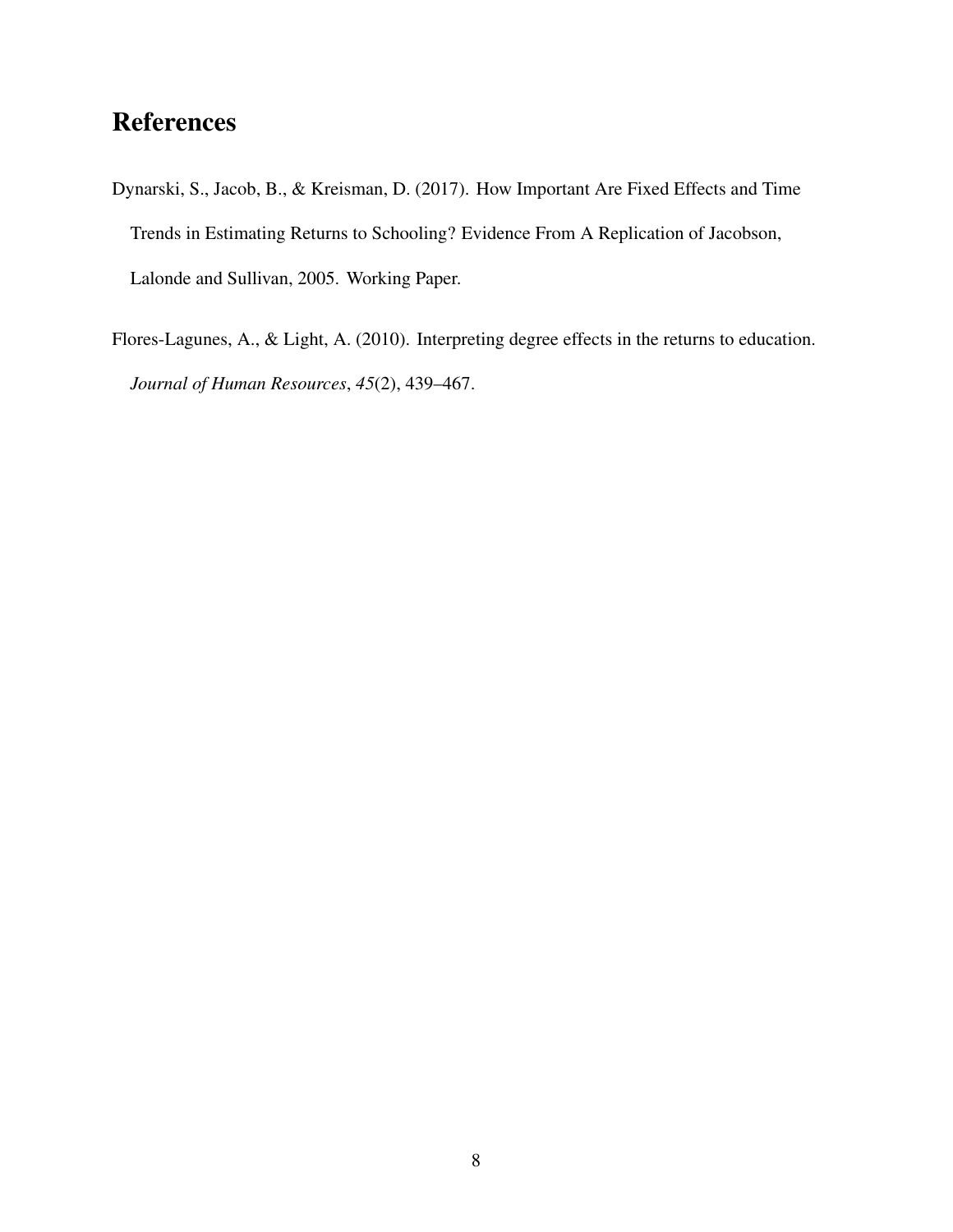Figure A1. Industrial mobility: modal industries of employment before and after enrollment, by sector



NOTES:  $N_i = 33,522$  TCAT students with known industries of occupation before and after enrollment.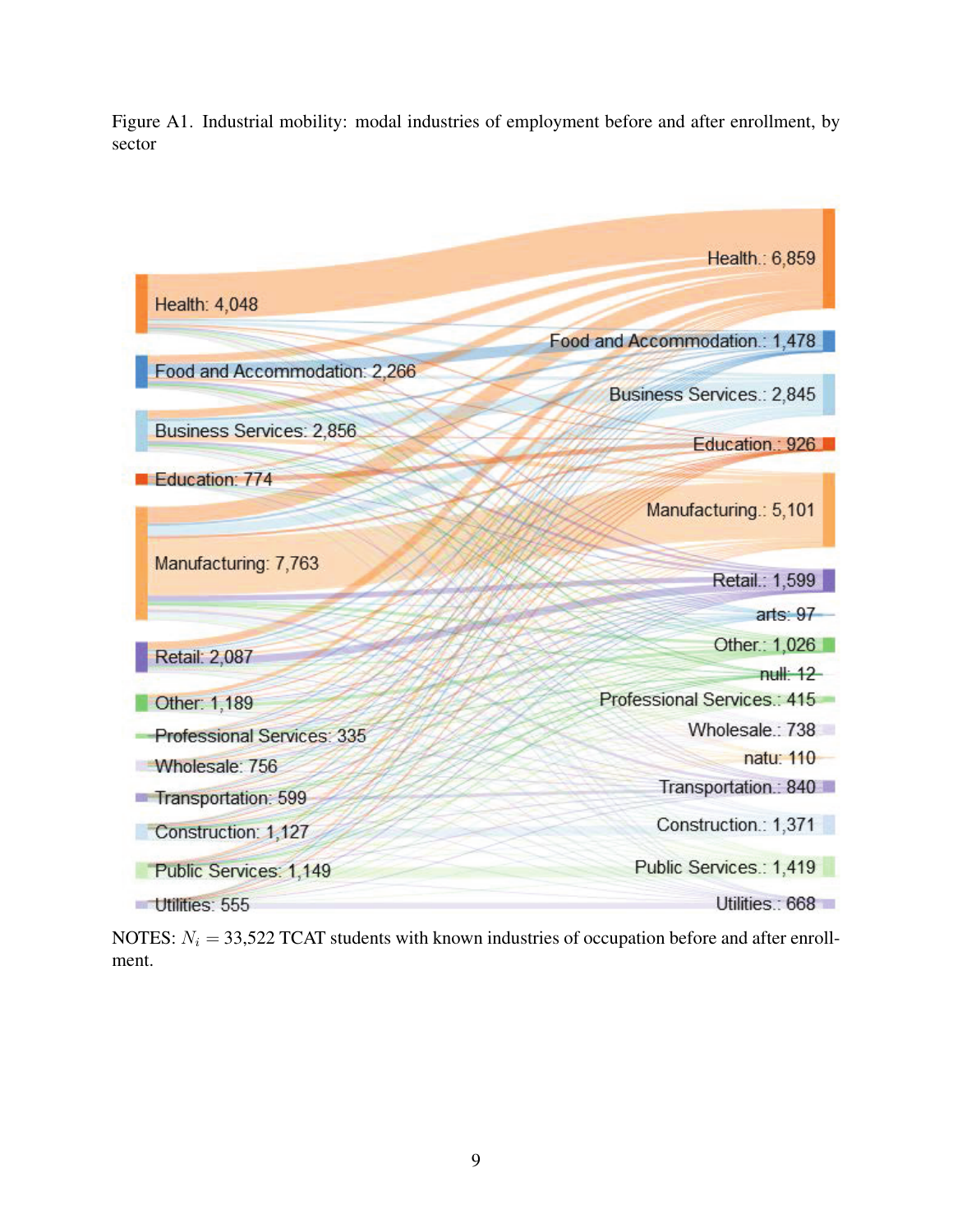|                             | (1)         | (2)            | (3)                  |  |
|-----------------------------|-------------|----------------|----------------------|--|
| Outcome (quarterly)         | Earnings    | ln(Earnings)   | Any earnings $(0,1)$ |  |
| $t^2$ × certificate earner  | $-3.871***$ | $-0.000865***$ | $-0.000236***$       |  |
|                             | (0.522)     | (0.000130)     | (0.0000575)          |  |
| $t^2$ × diploma earner      | $-4.187***$ | $-0.000795***$ | $-0.000353***$       |  |
|                             | (0.339)     | (0.0000784)    | (0.0000364)          |  |
| $N_{it}$ (student-quarters) | 773,105     | 636,048        | 773,105              |  |
| $N_i$ (students)            | 39,877      | 39,877         | 39,877               |  |

Table A1. Pre-enrollment quadratic trends in earnings, by eventual attainment

NOTES: The table lists results of Equation 2 for quarters prior to initial enrollment, without the  $E_{it}$  vector of time-varying attainment, but with interactions  $t^2 \times \bar{E}_i$ , where  $t^2$  is a quadratic trend and  $\bar{E}_i$  represents a pair of indicators for future certificate or diploma receipt.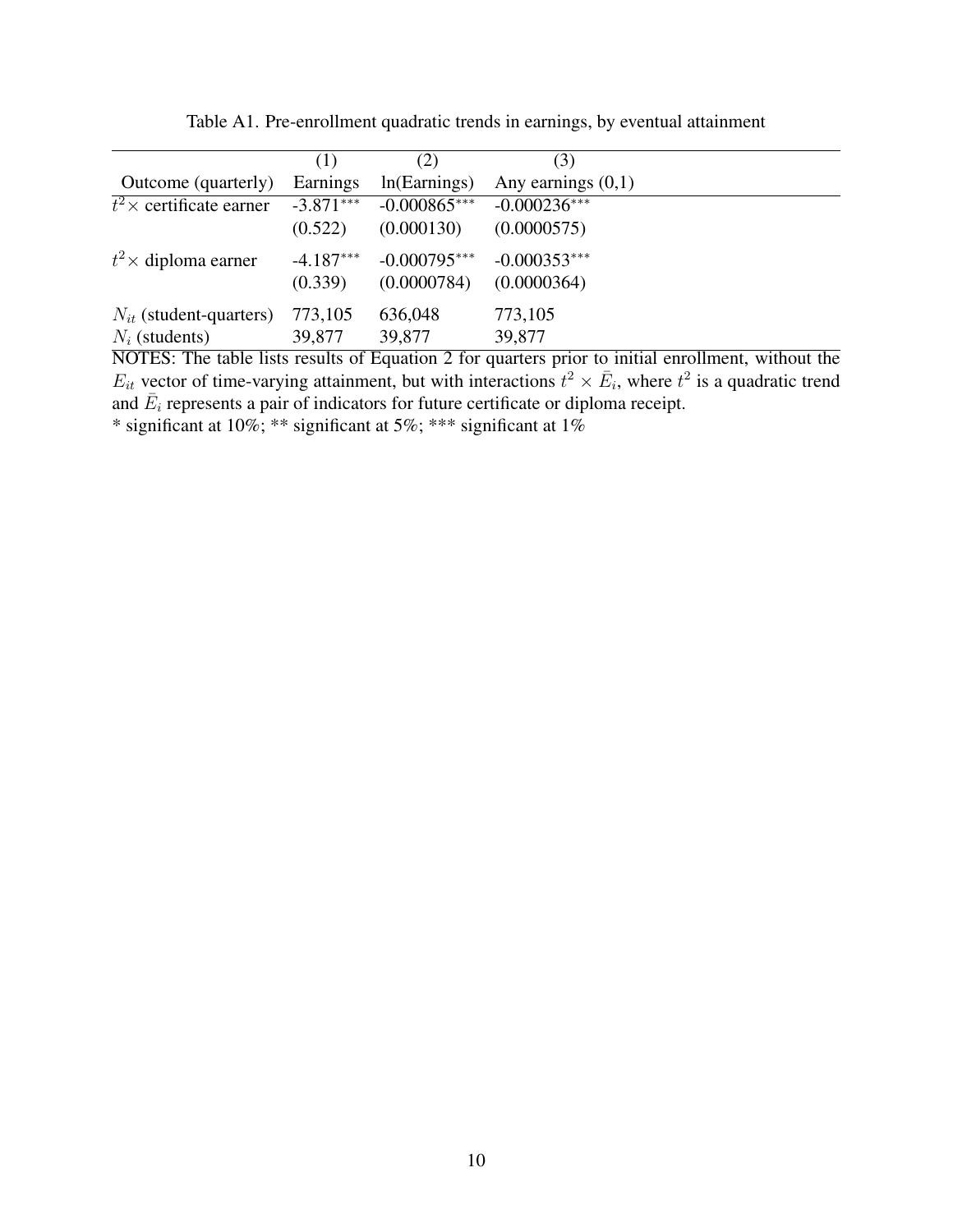

Figure A2. Permutated point estimates: false returns to pre-enrollment TCAT certificates and diplomas

NOTES: Figures plot the distribution of point estimates from 1,000 iterations of Equation 2 for random one percent samples of students, limited to pre-enrollment quarters, with placebo attainment assigned to random quarters for those who later attained TCAT diplomas or certificates. Solidline densities represent permutation results for specifications without individual time trends, and dashed-line densities represent permutation results for specifications with individual time trends. Solid vertical lines correspond with estimates of true Equation 2 estimates reported in Table 2 of the main text.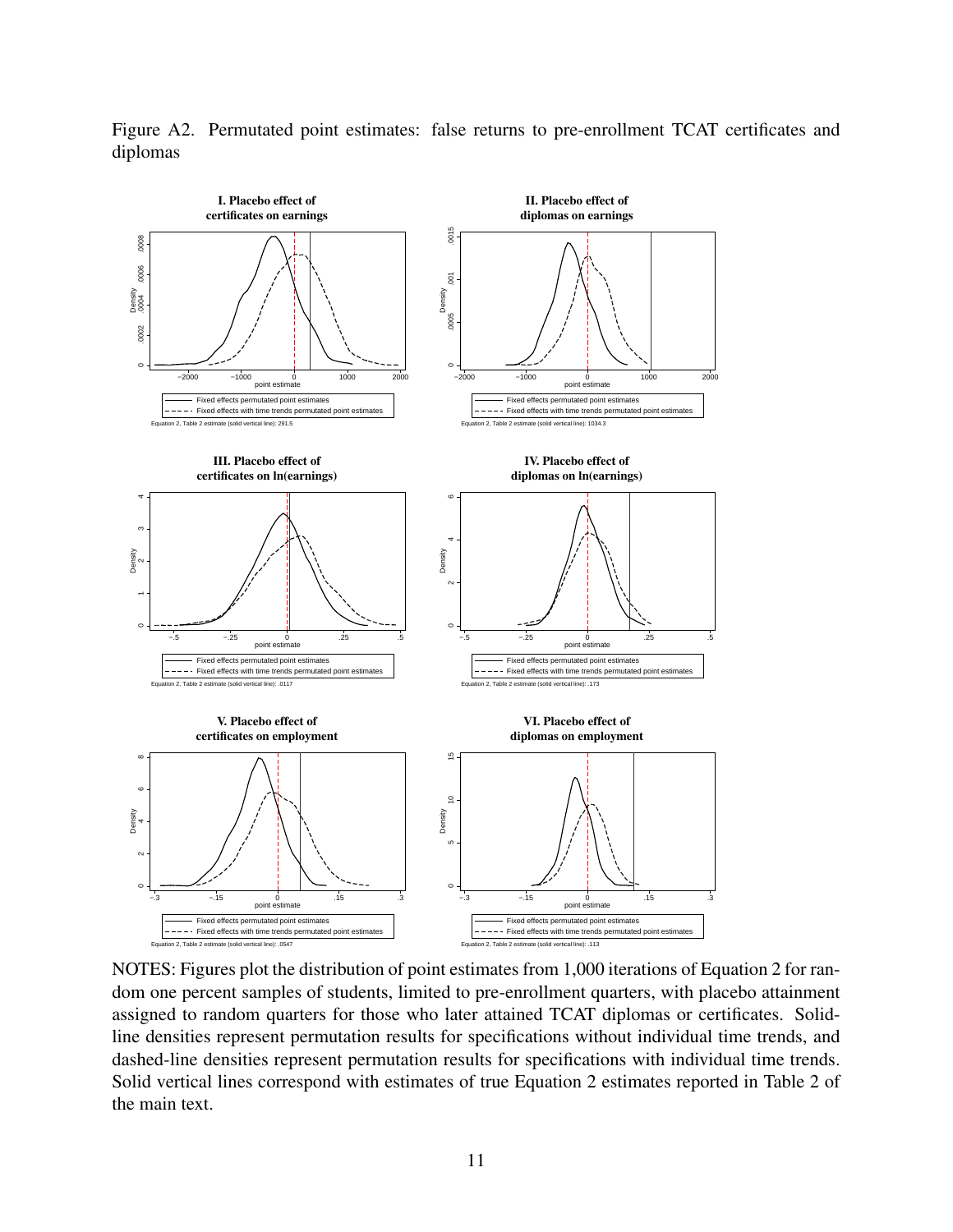| Equation 2 sample                      | (1)         | (2)          | (3)          | (4)          | (5)          |  |
|----------------------------------------|-------------|--------------|--------------|--------------|--------------|--|
| <b>Baseline</b> model                  |             |              |              |              |              |  |
| Exclude early completers               |             | $\checkmark$ |              |              |              |  |
| Exclude age 20-24 entrants             |             |              | $\checkmark$ |              |              |  |
| <b>Balanced</b> panel                  |             |              |              | $\checkmark$ |              |  |
| With $>8$ quarters pre-TCAT earnings   |             |              |              |              |              |  |
| <b>TCAT</b> certificate                | $291.5***$  | $387.5***$   | $300.0***$   | $322.2***$   | $267.4***$   |  |
|                                        | (59.23)     | (80.48)      | (74.92)      | (56.05)      | (67.69)      |  |
| TCAT diploma                           | $1034.3***$ | $1237.9***$  | $1076.9***$  | $1085.3***$  | $1045.1***$  |  |
|                                        | (36.88)     | (40.92)      | (44.85)      | (35.53)      | (40.46)      |  |
|                                        |             |              |              |              |              |  |
| $N_{it}$ (student-quarters)            | 1,447,619   | 1,282,652    | 1,173,829    | 1,211,495    | 1,280,221    |  |
| $N_i$ (students)                       | 39,877      | 35,236       | 30,967       | 39,877       | 34,150       |  |
| Adjusted $R^2$                         | 0.720       | 0.727        | 0.713        | 0.731        | 0.710        |  |
|                                        |             |              |              |              |              |  |
| Equation 3 sample                      | (6)         | (7)          | (8)          | (9)          | (10)         |  |
| <b>Baseline</b> model                  |             |              |              |              |              |  |
| Exclude early completers               |             | $\checkmark$ |              |              |              |  |
| Exclude age 20-24 entrants             |             |              | ✓            |              |              |  |
| <b>Balanced</b> panel                  |             |              |              | ✓            |              |  |
| With $>8$ quarters pre-TCAT earnings   |             |              |              |              | $\checkmark$ |  |
| TCAT certificate                       | 135.9       | 179.7        | 212.4        | $239.7**$    | 154.2        |  |
|                                        | (103.8)     | (148.4)      | (132.0)      | (94.75)      | (115.4)      |  |
|                                        |             |              |              |              |              |  |
| TCAT diploma                           | $1041.2***$ | $1277.0***$  | $1129.0***$  | $1005.6***$  | $1086.5***$  |  |
|                                        | (62.77)     | (70.54)      | (75.22)      | (60.90)      | (66.60)      |  |
| TCAT certificate $\times$ ind mobility | $459.2***$  | 495.8***     | $424.8***$   | $366.1***$   | $424.5***$   |  |
|                                        | (128.0)     | (185.4)      | (163.8)      | (119.2)      | (143.3)      |  |
| TCAT diploma $\times$ ind mobility     | $192.7**$   | $190.1**$    | $160.1*$     | $286.5***$   | $136.7*$     |  |
|                                        |             |              | (91.03)      |              |              |  |
|                                        | (75.36)     | (84.70)      |              | (72.98)      | (80.49)      |  |
| $N_{it}$ (student-quarters)            | 1,220,031   | 1,071,572    | 973,820      | 1,015,192    | 1,088,893    |  |
| $N_i$ (students)                       | 33,522      | 29,341       | 25,504       | 33,522       | 28,939       |  |
| Adjusted $R^2$                         | 0.704       | 0.712        | 0.697        | 0.712        | 0.697        |  |

Table A2. Alternative sample constructions for Equations 2 and 3 - earnings returns to TCAT certificates and diplomas

NOTES: The dependent variable in each column is quarterly inflation-adjusted earnings, with zero assumed for missing earnings. Baseline Equation 2 results are found in Column 1 of this table as well as Column 1 of Table 2 in the main text. Baseline interactive Equation 3 results are here in Column 9 and also in Column 1 of Table 4 of the main text. Columns 2-5 and 7-10 deviate from the baseline Equation 2 or Equation 3 specification in four different ways. Column 2 and 7 specifications omit students who attain a certificate within one quarter of enrolling or attain a diploma within two quarters. Column 3 and 8 report results excluding younger students who enter a TCAT between the ages of 20 and 24. Column 4 and 9 results are from a balanced panel with the same number of quarters before and after initial TCAT enrollment. The number of quarters included for each student is equal to the minimum of her non-censored quarters before or after enrollment. Last, Column 5 and 10 specifications limit the sample to students with at least eight quarters of earnings prior to TCAT enrollment. Robust standard errors clustered at the student level are in parentheses below each coefficient.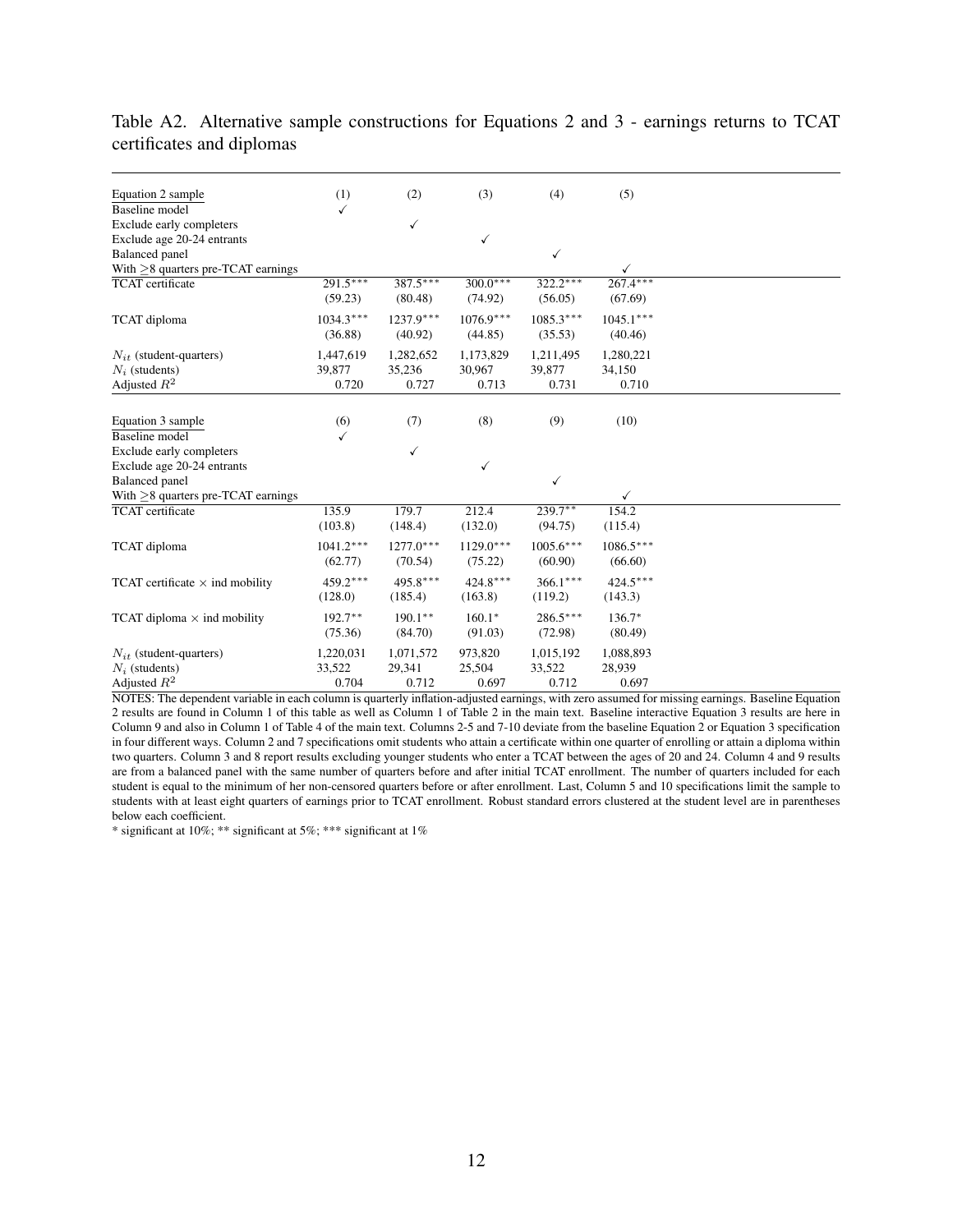#### Table A3. Alternative sample constructions for Equations 2 and 3 - *ln*(*earnings*) returns to TCAT certificates and diplomas

| Equation 2 sample                        | (1)             | (2)             | (3)             | (4)             | (5)             |
|------------------------------------------|-----------------|-----------------|-----------------|-----------------|-----------------|
| <b>Baseline</b> model                    | ✓               |                 |                 |                 |                 |
| Exclude early completers                 |                 | $\checkmark$    |                 |                 |                 |
| Exclude age 20-24 entrants               |                 |                 | $\checkmark$    |                 |                 |
| <b>Balanced</b> panel                    |                 |                 |                 | ✓               |                 |
| With $\geq$ 8 quarters pre-TCAT earnings |                 |                 |                 |                 |                 |
| <b>TCAT</b> certificate                  | 0.0117          | 0.0106          | $-0.000245$     | 0.00237         | $-0.00125$      |
|                                          | (0.0165)        | (0.0238)        | (0.0195)        | (0.0173)        | (0.0172)        |
| TCAT diploma                             | $0.173***$      | $0.202***$      | $0.156***$      | $0.174***$      | $0.169***$      |
|                                          | (0.0105)        | (0.0120)        | (0.0124)        | (0.0111)        | (0.0110)        |
|                                          |                 |                 |                 |                 |                 |
| $N_{it}$ (student-quarters)              | 1,110,763       | 988,731         | 910,911         | 914,760         | 1,027,671       |
| $N_i$ (students)<br>Adjusted $R^2$       | 39,877<br>0.594 | 35,236<br>0.604 | 30,967<br>0.588 | 39,652<br>0.609 | 34,150<br>0.585 |
|                                          |                 |                 |                 |                 |                 |
|                                          |                 |                 |                 |                 |                 |
| Equation 3 sample                        | (6)             | (7)             | (8)             | (9)             | (10)            |
| <b>Baseline</b> model                    | $\checkmark$    |                 |                 |                 |                 |
| Exclude early completers                 |                 | $\checkmark$    |                 |                 |                 |
| Exclude age 20-24 entrants               |                 |                 | $\checkmark$    |                 |                 |
| <b>Balanced</b> panel                    |                 |                 |                 | ✓               |                 |
| With $>8$ quarters pre-TCAT earnings     |                 |                 |                 |                 | ✓               |
| <b>TCAT</b> certificate                  | $-0.0379$       | $-0.0233$       | $-0.0240$       | $-0.0246$       | $-0.0397$       |
|                                          | (0.0240)        | (0.0326)        | (0.0280)        | (0.0248)        | (0.0247)        |
| TCAT diploma                             | $0.142***$      | $0.162***$      | $0.148***$      | $0.132***$      | $0.145***$      |
|                                          | (0.0155)        | (0.0176)        | (0.0176)        | (0.0162)        | (0.0160)        |
| TCAT certificate $\times$ ind mobility   | $0.105***$      | 0.0681          | $0.0670*$       | $0.0775**$      | $0.0873***$     |
|                                          | (0.0324)        | (0.0469)        | (0.0385)        | (0.0339)        | (0.0338)        |
| TCAT diploma $\times$ ind mobility       | $0.0640***$     | $0.0771***$     | 0.0303          | $0.0859***$     | $0.0526**$      |
|                                          | (0.0202)        | (0.0233)        | (0.0236)        | (0.0216)        | (0.0210)        |
|                                          |                 |                 |                 |                 |                 |
| $N_{it}$ (student-quarters)              | 970,555         | 856,212         | 784,563         | 797,187         | 897,021         |
| $N_i$ (students)                         | 33,522          | 29,341          | 25,504          | 33,513          | 28,939          |
| Adjusted $R^2$                           | 0.573           | 0.582           | 0.566           | 0.586           | 0.565           |

NOTES: The dependent variable in each column is the natural log of non-missing quarterly inflation-adjusted earnings. Baseline Equation 2 results are found in Column 1 of this table as well as Column 2 of Table 2 in the main text. Baseline interactive Equation 3 results are here in Column 9 and also in Column 2 of Table 4 of the main text. Columns 2-5 and 7-10 deviate from the baseline Equation 2 or Equation 3 specification in four different ways. Column 2 and 7 specifications omit students who attain a certificate within one quarter of enrolling or attain a diploma within two quarters. Column 3 and 8 report results excluding younger students who enter a TCAT between the ages of 20 and 24. Column 4 and 9 results are from a balanced panel with the same number of quarters before and after initial TCAT enrollment. The number of quarters included for each student is equal to the minimum of her non-censored quarters before or after enrollment. Last, Column 5 and 10 specifications limit the sample to students with at least eight quarters of earnings prior to TCAT enrollment. Robust standard errors clustered at the student level are in parentheses below each coefficient.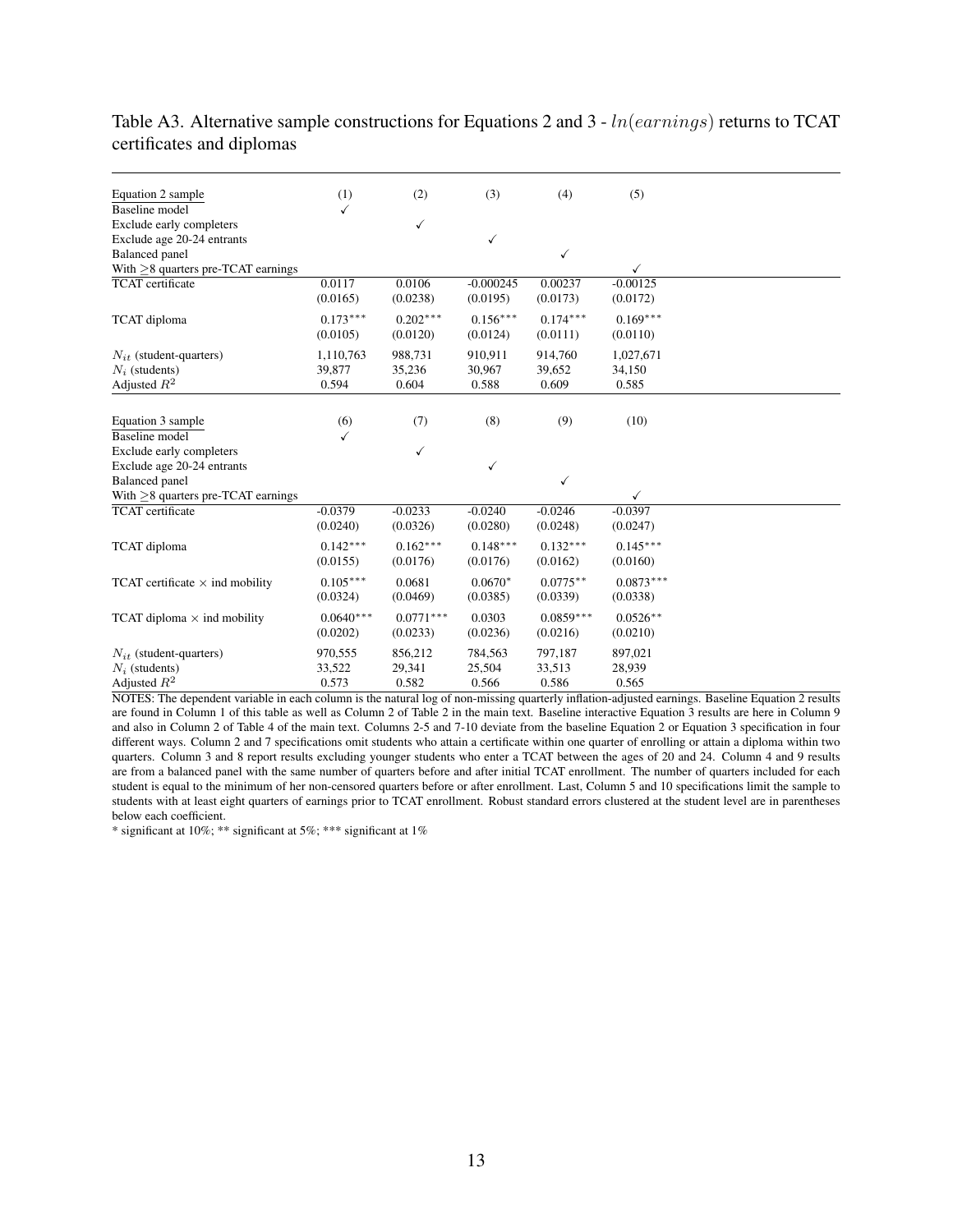#### Table A4. Alternative sample constructions for Equations 2 and 3 - employment returns to TCAT certificates and diplomas

| Equation 2 sample                        | (1)                      | (2)                      | (3)                      | (4)                      | (5)                      |  |
|------------------------------------------|--------------------------|--------------------------|--------------------------|--------------------------|--------------------------|--|
| Baseline model                           | ✓                        |                          |                          |                          |                          |  |
| Exclude early completers                 |                          | ✓                        |                          |                          |                          |  |
| Exclude age 20-24 entrants               |                          |                          | $\checkmark$             |                          |                          |  |
| <b>Balanced</b> panel                    |                          |                          |                          | ✓                        |                          |  |
| With $\geq$ 8 quarters pre-TCAT earnings |                          |                          |                          |                          | ✓                        |  |
| <b>TCAT</b> certificate                  | $0.0547***$<br>(0.00680) | $0.0651***$<br>(0.00966) | $0.0629***$<br>(0.00807) | $0.0663***$<br>(0.00703) | $0.0486***$<br>(0.00731) |  |
|                                          |                          |                          |                          |                          |                          |  |
| TCAT diploma                             | $0.113***$               | $0.136***$               | $0.126***$               | $0.128***$               | $0.113***$               |  |
|                                          | (0.00434)                | (0.00495)                | (0.00503)                | (0.00444)                | (0.00455)                |  |
| $N_{it}$ (student-quarters)              | 1,447,619                | 1,282,652                | 1,173,829                | 1,211,495                | 1,280,221                |  |
| $N_i$ (students)                         | 39,877                   | 35,236                   | 30,967                   | 39,877                   | 34,150                   |  |
| Adjusted $R^2$                           | 0.430                    | 0.436                    | 0.449                    | 0.460                    | 0.402                    |  |
|                                          |                          |                          |                          |                          |                          |  |
| Equation 3 sample                        | (6)                      | (7)                      | (8)                      | (9)                      | (10)                     |  |
| Baseline model                           | $\checkmark$             |                          |                          |                          |                          |  |
| Exclude early completers                 |                          | ✓                        |                          |                          |                          |  |
| Exclude age 20-24 entrants               |                          |                          | ✓                        |                          |                          |  |
| <b>Balanced</b> panel                    |                          |                          |                          | $\checkmark$             |                          |  |
| With $>8$ quarters pre-TCAT earnings     |                          |                          |                          |                          | ✓                        |  |
| <b>TCAT</b> certificate                  | $0.0319***$              | $0.0436***$              | $0.0477***$              | $0.0482***$              | $0.0340***$              |  |
|                                          | (0.0107)                 | (0.0161)                 | (0.0126)                 | (0.0111)                 | (0.0110)                 |  |
| TCAT diploma                             | $0.0644***$              | $0.0843***$              | $0.0744***$              | $0.0693***$              | $0.0728***$              |  |
|                                          | (0.00731)                | (0.00849)                | (0.00844)                | (0.00768)                | (0.00753)                |  |
|                                          |                          |                          |                          |                          |                          |  |
| TCAT certificate $\times$ ind mobility   | $0.0716***$              | $0.0814***$              | $0.0725***$              | $0.0633***$              | $0.0623***$              |  |
|                                          | (0.0141)                 | (0.0211)                 | (0.0168)                 | (0.0147)                 | (0.0147)                 |  |
| TCAT diploma $\times$ ind mobility       | $0.0923***$              | $0.102***$               | $0.104***$               | $0.104***$               | $0.0802***$              |  |
|                                          | (0.00904)                | (0.0105)                 | (0.0105)                 | (0.00957)                | (0.00937)                |  |
| $N_{it}$ (student-quarters)              | 1,220,031                | 1,071,572                | 973,820                  | 1,015,192                | 1,088,893                |  |
| $N_i$ (students)                         | 33,522                   | 29,341                   | 25,504                   | 33,522                   | 28,939                   |  |
| Adjusted $R^2$                           | 0.355                    | 0.359                    | 0.368                    | 0.382                    | 0.328                    |  |

NOTES: The dependent variable in each column is the binary existence of non-zero earnings. Baseline Equation 2 results are found in Column 1 of this table as well as Column 3 of Table 2 in the main text. Baseline interactive Equation 3 results are here in Column 9 and also in Column 3 of Table 4 of the main text. Columns 2-5 and 7-10 deviate from the baseline Equation 2 or Equation 3 specification in four different ways. Column 2 and 7 specifications omit students who attain a certificate within one quarter of enrolling or attain a diploma within two quarters. Column 3 and 8 report results excluding younger students who enter a TCAT between the ages of 20 and 24. Column 4 and 9 results are from a balanced panel with the same number of quarters before and after initial TCAT enrollment. The number of quarters included for each student is equal to the minimum of her non-censored quarters before or after enrollment. Last, Column 5 and 10 specifications limit the sample to students with at least eight quarters of earnings prior to TCAT enrollment. Robust standard errors clustered at the student level are in parentheses below each coefficient. \* significant at 10%; \*\* significant at 5%; \*\*\* significant at 1%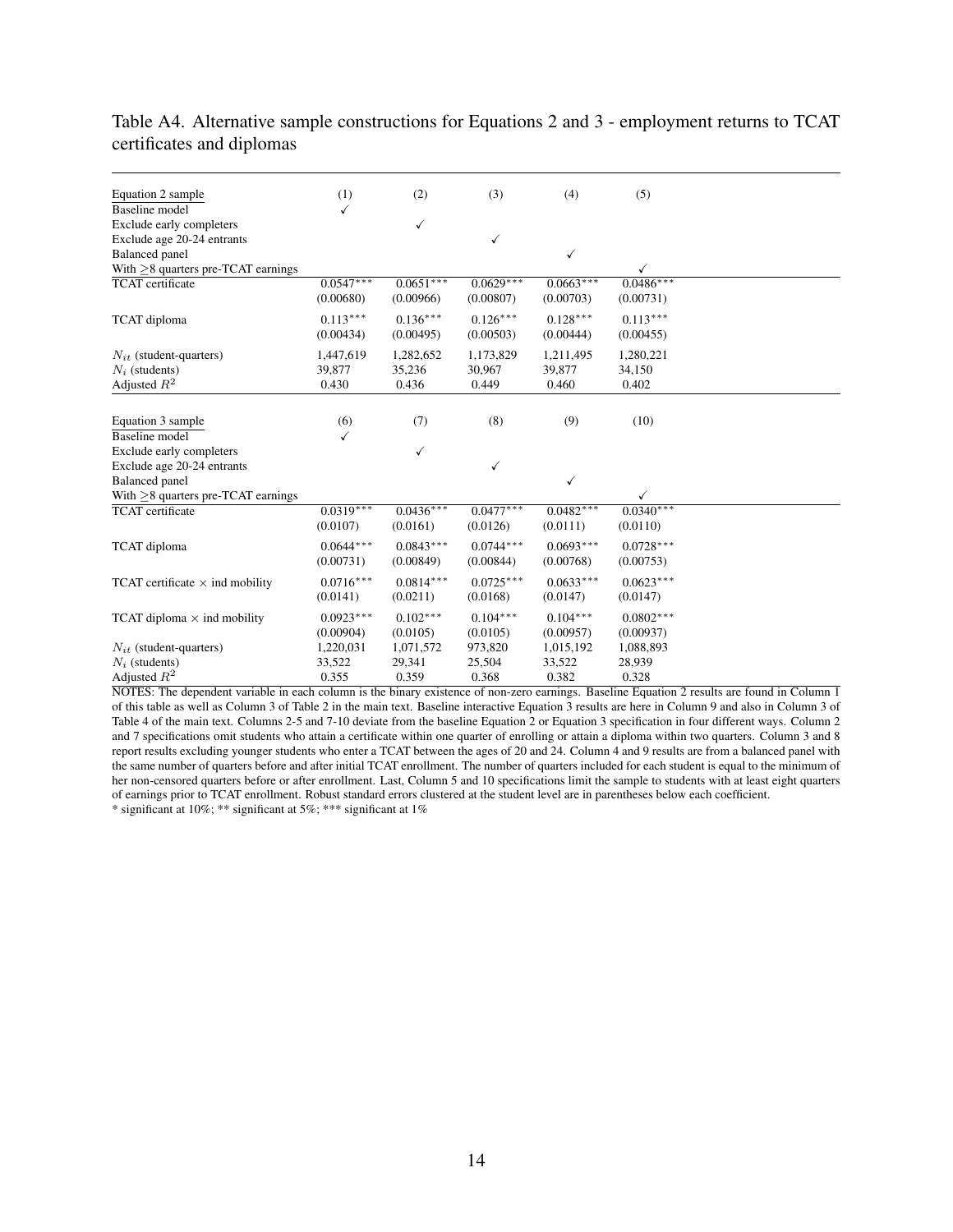Table A5. Other specifications of Equations 2 and 3 - earnings returns to TCAT certificates and diplomas

| Equation 2 specification                                             | (1)         | (2)          | (3)         | (4)         | (5)          | (6)          | (7)          |
|----------------------------------------------------------------------|-------------|--------------|-------------|-------------|--------------|--------------|--------------|
| <b>Baseline</b>                                                      | ✓           |              |             |             |              |              |              |
| St. err clustered by campus                                          |             | ✓            |             |             |              |              |              |
| Quadratic $f(age_{it} \times X_i)$                                   |             |              | ✓           |             |              |              |              |
| Omitted $f(age_{it} \times X_i)$<br>Quadratic individual time trends |             |              |             | ✓           | ✓            |              |              |
| $1/k$ displacement control                                           |             |              |             |             |              | $\checkmark$ |              |
| $2^{nd}$ certificate control                                         |             |              |             |             |              |              | ✓            |
| <b>TCAT</b> certificate                                              | $291.5***$  | $291.5***$   | $294.3***$  | $310.8***$  | $177.6***$   | $237.5***$   | $311.7***$   |
|                                                                      | (59.23)     | (97.60)      | (59.30)     | (59.41)     | (57.08)      | (58.77)      | (59.57)      |
| TCAT diploma                                                         | $1034.3***$ | $1034.3***$  | $1046.6***$ | $1081.6***$ | $637.7***$   | $1065.6***$  | $1033.9***$  |
|                                                                      | (36.88)     | (124.2)      | (37.05)     | (37.29)     | (34.99)      | (35.57)      | (36.87)      |
| $2^{nd}$ TCAT certificate                                            |             |              |             |             |              |              | $-740.0***$  |
|                                                                      |             |              |             |             |              |              | (268.3)      |
| $N_{it}$ (student-quarters)                                          | 1,447,619   | 1,447,619    | 1,447,619   | 1,447,619   | 1,447,619    | 1,447,619    | 1,447,619    |
| $N_i$ (students)                                                     | 39,877      | 39,877       | 39,877      | 39,877      | 39,877       | 39,877       | 39,877       |
| Adjusted $R^2$                                                       | 0.720       | 0.720        | 0.719       | 0.719       | 0.870        | 0.719        | 0.720        |
| Equation 3 specification                                             | (8)         | (9)          | (10)        | (11)        | (12)         | (13)         | (14)         |
| <b>Baseline</b>                                                      | ✓           |              |             |             |              |              |              |
| St. err clustered by campus                                          |             | $\checkmark$ |             |             |              |              |              |
| Quadratic $f(age_{it} \times X_i)$                                   |             |              | ✓           |             |              |              |              |
| Omitted $f(age_{it} \times X_i)$                                     |             |              |             | ✓           |              |              |              |
| Quadratic individual time trends                                     |             |              |             |             | $\checkmark$ | $\checkmark$ |              |
| $1/k$ displacement control<br>$2^{nd}$ certificate control           |             |              |             |             |              |              | $\checkmark$ |
| <b>TCAT</b> certificate                                              | 135.9       | 135.9        | 139.8       | 152.5       | 142.9        | 101.7        | 151.1        |
|                                                                      | (103.8)     | (155.5)      | (103.7)     | (103.7)     | (97.54)      | (103.5)      | (115.1)      |
| TCAT diploma                                                         | $1041.2***$ | $1041.2***$  | $1060.5***$ | $1090.2***$ | $675.0***$   | $1107.9***$  | $1085.4***$  |
|                                                                      | (62.77)     | (144.9)      | (62.99)     | (63.03)     | (59.53)      | (61.92)      | (66.59)      |
| TCAT certificate $\times$ ind mobility                               | 459.2***    | 459.2***     | 455.8***    | 458.8***    | $216.3*$     | 459.5***     | 447.8***     |
|                                                                      | (128.0)     | (163.3)      | (127.8)     | (127.9)     | (122.0)      | (128.4)      | (143.9)      |
| TCAT diploma $\times$ ind mobility                                   | $192.7**$   | $192.7***$   | $183.6***$  | $192.3***$  | 12.73        | $181.5***$   | 138.1*       |
|                                                                      | (75.36)     | (78.98)      | (75.56)     | (75.70)     | (72.14)      | (75.63)      | (80.48)      |
| $2^{nd}$ TCAT certificate                                            |             |              |             |             |              |              | 71.96        |
|                                                                      |             |              |             |             |              |              | (488.1)      |
| $2^{nd}$ TCAT certif $\times$ ind mobility                           |             |              |             |             |              |              | $-1022.5$    |
|                                                                      |             |              |             |             |              |              | (700.5)      |
| $N_{it}$ (student-quarters)                                          | 1,220,031   | 1,220,031    | 1,220,031   | 1,220,031   | 1,220,031    | 1,220,031    | 1,088,893    |
| $N_i$ (students)                                                     | 33,522      | 33,522       | 33,522      | 33,522      | 33,522       | 33,522       | 28,939       |
| Adjusted $R^2$                                                       | 0.704       | 0.704        | 0.704       | 0.704       | 0.868        | 0.703        | 0.697        |

NOTES: The dependent variable in each column is quarterly inflation-adjusted earnings, with zero assumed for missing earnings. Baseline Equation 2 results are found in Column 1 of this table as well as Column 1 of Table 2 in the main text. Baseline interactive Equation 3 results are here in Column 8 and also in Column 1 of Table 4 of the main text. Except for Columns 2 and 9, robust standard errors clustered at the student level are in parentheses below each coefficient. Column 3-7 and 10-14 specifications modify controls as indicated.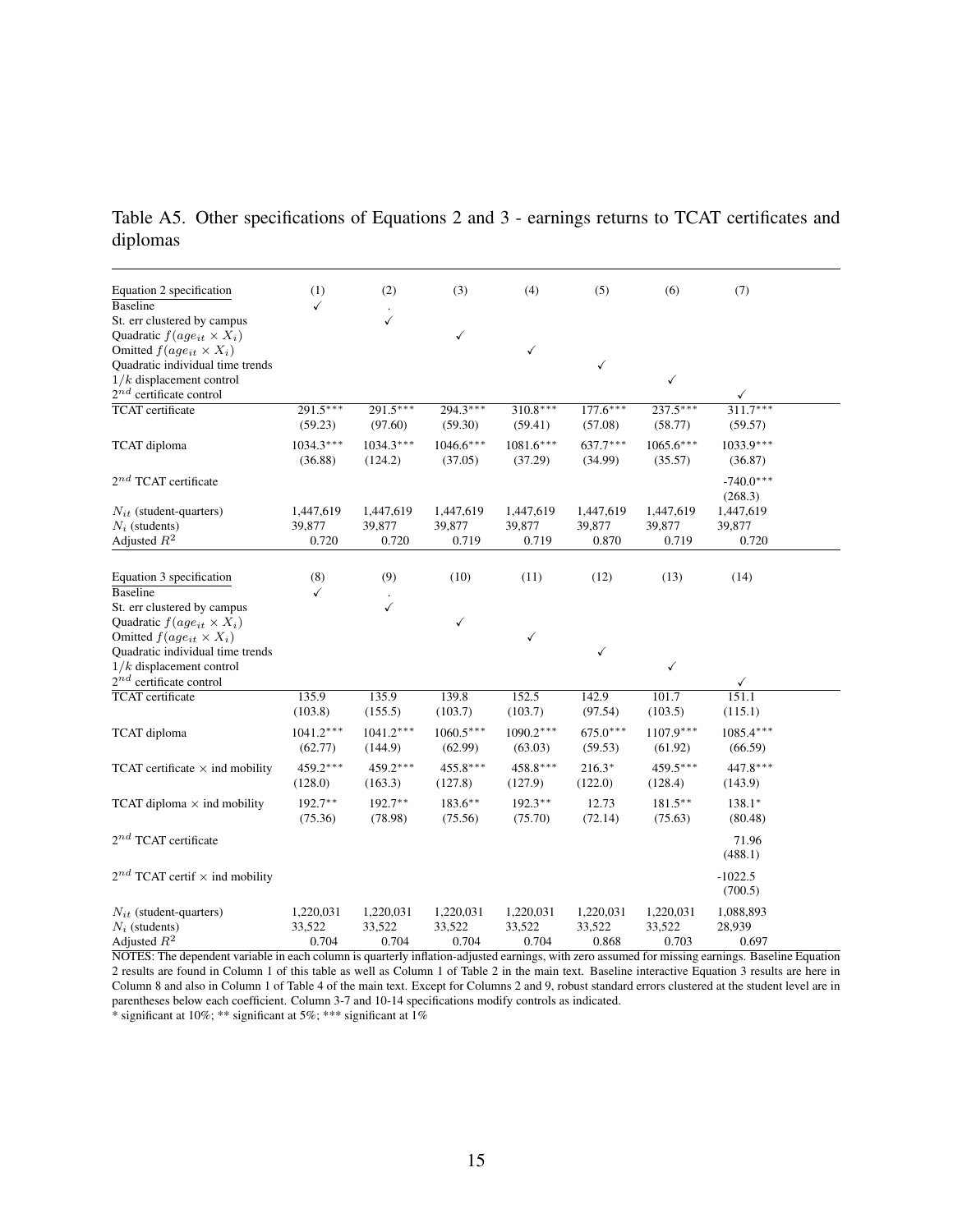Table A6. Other specifications of Equations 2 and 3 - *ln*(*earnings*) returns to TCAT certificates and diplomas

| Equation 2 specification                                             | (1)                     | (2)                     | (3)                     | (4)                     | (5)                     | (6)                     | (7)                    |
|----------------------------------------------------------------------|-------------------------|-------------------------|-------------------------|-------------------------|-------------------------|-------------------------|------------------------|
| <b>Baseline</b><br>St. err clustered by campus                       | ✓                       | ✓                       |                         |                         |                         |                         |                        |
| Quadratic $f(age_{it} \times X_i)$                                   |                         |                         | $\checkmark$            |                         |                         |                         |                        |
| Omitted $f(aq e_{it} \times X_i)$                                    |                         |                         |                         | ✓                       |                         |                         |                        |
| Quadratic individual time trends                                     |                         |                         |                         |                         | $\checkmark$            |                         |                        |
| $1/k$ displacement control                                           |                         |                         |                         |                         |                         | $\checkmark$            |                        |
| $2^{nd}$ certificate control                                         |                         |                         |                         |                         |                         |                         | ✓                      |
| <b>TCAT</b> certificate                                              | 0.0117<br>(0.0165)      | 0.0117<br>(0.0290)      | 0.00590<br>(0.0165)     | 0.00440<br>(0.0165)     | 0.0187<br>(0.0177)      | $-0.00245$<br>(0.0164)  | 0.0153<br>(0.0165)     |
| TCAT diploma                                                         | $0.173***$<br>(0.0105)  | $0.173***$<br>(0.0260)  | $0.166***$<br>(0.0105)  | $0.169***$<br>(0.0105)  | $0.120***$<br>(0.0113)  | $0.173***$<br>(0.0103)  | $0.173**$<br>(0.0105)  |
| $2^{nd}$ TCAT certificate                                            |                         |                         |                         |                         |                         |                         | $-0.123*$<br>(0.0680)  |
| $N_{it}$ (student-quarters)                                          | 1,110,763               | 1,110,763               | 1,110,763               | 1,110,763               | 1,110,763               | 1,110,763               | 1,110,763              |
| $N_i$ (students)                                                     | 39,877                  | 39,877                  | 39,877                  | 39,877                  | 39,877                  | 39,877                  | 39,877                 |
| Adjusted $R^2$                                                       | 0.594                   | 0.594                   | 0.593                   | 0.593                   | 0.994                   | 0.593                   | 0.594                  |
|                                                                      |                         |                         |                         |                         |                         |                         |                        |
| Equation 3 specification                                             | (8)                     | (9)                     | (10)                    | (11)                    | (12)                    | (13)                    | (14)                   |
| <b>Baseline</b>                                                      | ✓                       |                         |                         |                         |                         |                         |                        |
| St. err clustered by campus                                          |                         | $\checkmark$            |                         |                         |                         |                         |                        |
| Quadratic $f(age_{it} \times X_i)$                                   |                         |                         | $\checkmark$            |                         |                         |                         |                        |
| Omitted $f(age_{it} \times X_i)$<br>Quadratic individual time trends |                         |                         |                         | ✓                       | $\checkmark$            |                         |                        |
| $1/k$ displacement control                                           |                         |                         |                         |                         |                         | $\checkmark$            |                        |
| $2^{nd}$ certificate control                                         |                         |                         |                         |                         |                         |                         | ✓                      |
| <b>TCAT</b> certificate                                              | $-0.0379$               | $-0.0379$               | $-0.0426*$              | $-0.0407*$              | $-0.0121$               | $-0.0524**$             | $-0.0412*$             |
|                                                                      | (0.0240)                | (0.0363)                | (0.0240)                | (0.0239)                | (0.0256)                | (0.0239)                | (0.0247)               |
| TCAT diploma                                                         | $0.142***$<br>(0.0155)  | $0.142***$<br>(0.0291)  | $0.138***$<br>(0.0155)  | $0.145***$<br>(0.0155)  | $0.0925***$<br>(0.0161) | $0.146***$<br>(0.0152)  | $0.145***$<br>(0.0160) |
| TCAT certificate $\times$ ind mobility                               | $0.105***$              | $0.105***$              | $0.104***$              | $0.105***$              | $0.0635*$               | $0.102***$              | $0.0946***$            |
|                                                                      | (0.0324)                | (0.0387)                | (0.0325)                | (0.0324)                | (0.0348)                | (0.0325)                | (0.0339)               |
| TCAT diploma $\times$ ind mobility                                   | $0.0640***$<br>(0.0202) | $0.0640***$<br>(0.0136) | $0.0613***$<br>(0.0202) | $0.0630***$<br>(0.0203) | $0.0482**$<br>(0.0215)  | $0.0549***$<br>(0.0202) | $0.0530**$<br>(0.0210) |
| $2^{nd}$ TCAT certificate                                            |                         |                         |                         |                         |                         |                         | 0.0394<br>(0.107)      |
| $2^{nd}$ TCAT certificate $\times$ ind mobility                      |                         |                         |                         |                         |                         |                         | $-0.278*$<br>(0.159)   |
| $N_{it}$ (student-quarters)                                          | 970,555                 | 970,555                 | 970,555                 | 970,555                 | 970,555                 | 970,555                 | 897,021                |
| $N_i$ (students)                                                     | 33,522                  | 33,522                  | 33,522                  | 33,522                  | 33,522                  | 33,522                  | 28,939                 |
| Adjusted $R^2$                                                       | 0.573                   | 0.573                   | 0.573                   | 0.573                   | 0.994                   | 0.572                   | 0.565                  |

NOTES: The dependent variable in each column is the natural log of non-missing quarterly inflation-adjusted earnings. Baseline Equation 2 results are found in Column 1 of this table as well as Column 2 of Table 2 in the main text. Baseline interactive Equation 3 results are here in Column 8 and also in Column 2 of Table 4 of the main text. Except for Columns 2 and 9, robust standard errors clustered at the student level are in parentheses below each coefficient. Column 3-7 and 10-14 specifications modify controls as indicated.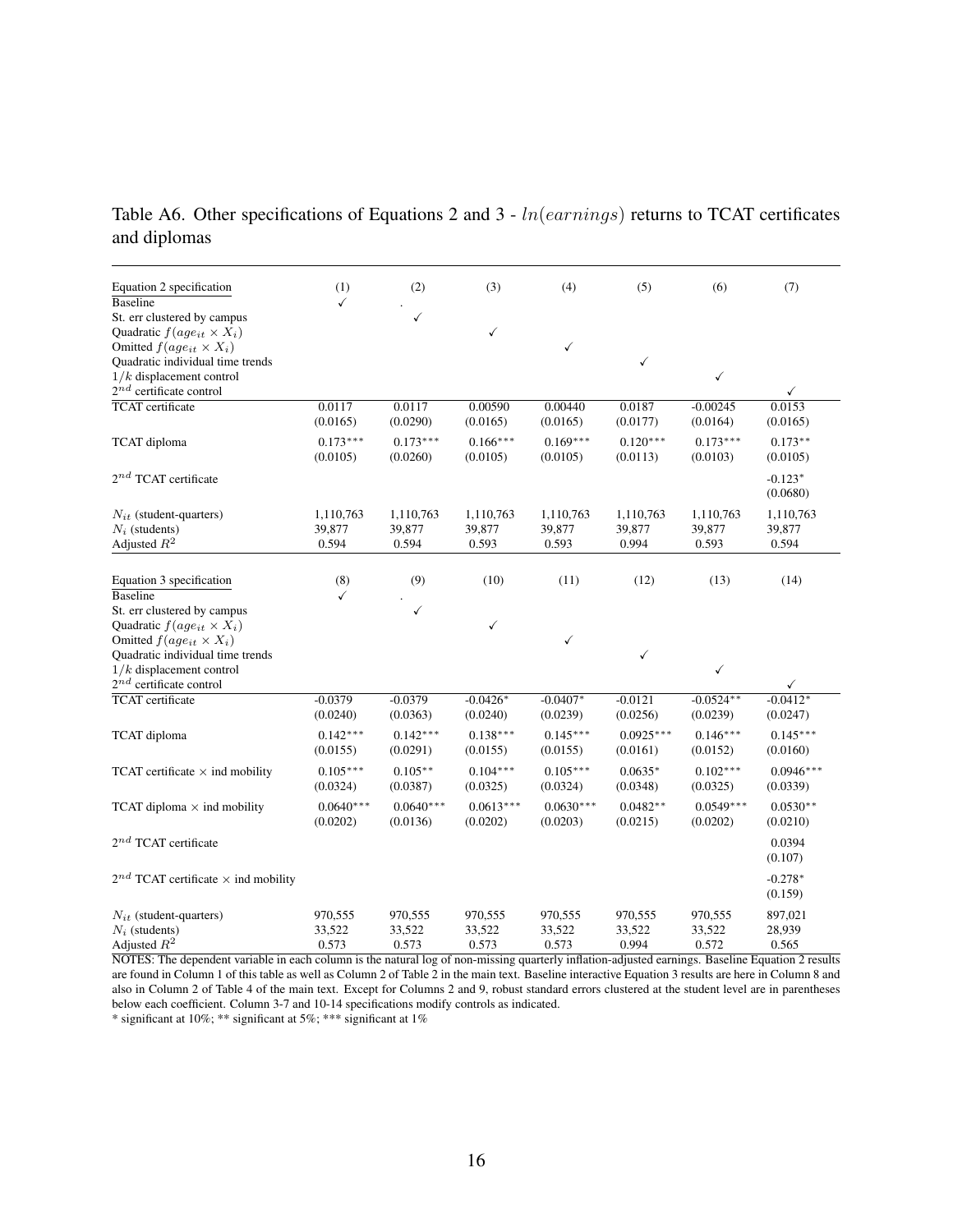Table A7. Other specifications of Equations 2 and 3 - employment returns to TCAT certificates and diplomas

| Equation 2 specification                                              | (1)                          | (2)                          | (3)                          | (4)                          | (5)                          | (6)                          | (7)                          |
|-----------------------------------------------------------------------|------------------------------|------------------------------|------------------------------|------------------------------|------------------------------|------------------------------|------------------------------|
| <b>Baseline</b><br>St. err clustered by campus                        | ✓                            | $\checkmark$                 |                              |                              |                              |                              |                              |
| Quadratic $f(age_{it} \times X_i)$                                    |                              |                              | $\checkmark$                 |                              |                              |                              |                              |
| Omitted $f(aq e_{it} \times X_i)$<br>Quadratic individual time trends |                              |                              |                              | ✓                            | $\checkmark$                 |                              |                              |
| $1/k$ displacement control                                            |                              |                              |                              |                              |                              | $\checkmark$                 |                              |
| $2^{nd}$ certificate control                                          |                              |                              |                              |                              |                              |                              | ✓                            |
| <b>TCAT</b> certificate                                               | $0.0547***$<br>(0.00680)     | $0.0547***$<br>(0.00930)     | $0.0565***$<br>(0.00680)     | $0.0580***$<br>(0.00681)     | $0.0492***$<br>(0.00695)     | $0.0532***$<br>(0.00679)     | $0.0559***$<br>(0.00683)     |
| TCAT diploma                                                          | $0.113***$<br>(0.00434)      | $0.113***$<br>(0.0143)       | $0.116***$<br>(0.00434)      | $0.119***$<br>(0.00433)      | $0.0824***$<br>(0.00433)     | $0.119***$<br>(0.00426)      | $0.113***$<br>(0.00434)      |
| $2^{nd}$ TCAT certificate                                             |                              |                              |                              |                              |                              |                              | $-0.0454$<br>(0.0281)        |
| $N_{it}$ (student-quarters)                                           | 1,447,619                    | 1,447,619                    | 1,447,619                    | 1,447,619                    | 1,447,619                    | 1,447,619                    | 1,447,619                    |
| $N_i$ (students)<br>Adjusted $R^2$                                    | 39,877<br>0.430              | 39,877<br>0.430              | 39,877<br>0.430              | 39,877<br>0.430              | 39,877<br>0.880              | 39,877<br>0.429              | 39,877<br>0.430              |
|                                                                       |                              |                              |                              |                              |                              |                              |                              |
| Equation 3 specification                                              | (8)                          | (9)                          | (10)                         | (11)                         | (12)                         | (13)                         | (14)                         |
| <b>Baseline</b><br>St. err clustered by campus                        | ✓                            | ✓                            |                              |                              |                              |                              |                              |
| Quadratic $f(age_{it} \times X_i)$                                    |                              |                              | $\checkmark$                 |                              |                              |                              |                              |
| Omitted $f(age_{it} \times X_i)$                                      |                              |                              |                              | ✓                            |                              |                              |                              |
| Quadratic individual time trends<br>$1/k$ displacement control        |                              |                              |                              |                              | ✓                            | $\checkmark$                 |                              |
| $2^{nd}$ certificate control                                          |                              |                              |                              |                              |                              |                              | ✓                            |
| <b>TCAT</b> certificate                                               | $0.0319***$<br>(0.0107)      | $0.0319**$<br>(0.0127)       | $0.0333***$<br>(0.0107)      | $0.0337***$<br>(0.0107)      | $0.0383***$<br>(0.0110)      | $0.0379***$<br>(0.0107)      | $0.0338***$<br>(0.0111)      |
| TCAT diploma                                                          | $0.0644***$<br>(0.00731)     | $0.0644***$<br>(0.0145)      | $0.0676***$<br>(0.00730)     | $0.0687***$<br>(0.00730)     | $0.0495***$<br>(0.00717)     | $0.0805***$<br>(0.00725)     | $0.0727***$<br>(0.00753)     |
| TCAT certificate $\times$ ind mobility                                | $0.0716***$<br>(0.0141)      | $0.0716***$<br>(0.0203)      | $0.0714***$<br>(0.0141)      | $0.0716***$<br>(0.0141)      | $0.0427***$<br>(0.0145)      | $0.0717***$<br>(0.0141)      | $0.0630***$<br>(0.0148)      |
| TCAT diploma $\times$ ind mobility                                    | $0.0923***$<br>(0.00904)     | $0.0923***$<br>(0.0103)      | $0.0916***$<br>(0.00903)     | $0.0926***$<br>(0.00904)     | $0.0543***$<br>(0.00904)     | $0.0913***$<br>(0.00907)     | $0.0802***$<br>(0.00937)     |
| $2^{nd}$ TCAT certificate                                             |                              |                              |                              |                              |                              |                              | 0.00428<br>(0.0445)          |
| $2^{nd}$ TCAT certificate $\times$ ind mobility                       |                              |                              |                              |                              |                              |                              | $-0.0286$<br>(0.0647)        |
| $N_{it}$ (student-quarters)<br>$N_i$ (students)<br>Adjusted $R^2$     | 1,220,031<br>33,522<br>0.355 | 1,220,031<br>33,522<br>0.355 | 1,220,031<br>33,522<br>0.355 | 1,220,031<br>33,522<br>0.355 | 1,220,031<br>33,522<br>0.881 | 1,220,031<br>33,522<br>0.354 | 1,088,893<br>28,939<br>0.328 |

NOTES: The dependent variable in each column is the binary existence of non-zero earnings. Baseline Equation 2 results are found in Column 1 of this table as well as Column 3 of Table 2 in the main text. Baseline interactive Equation 3 results are here in Column 8 and also in Column 3 of Table 4 of the main text. Except for Columns 2 and 9, robust standard errors clustered at the student level are in parentheses below each coefficient. Column 3-7 and 10-14 specifications modify controls as indicated.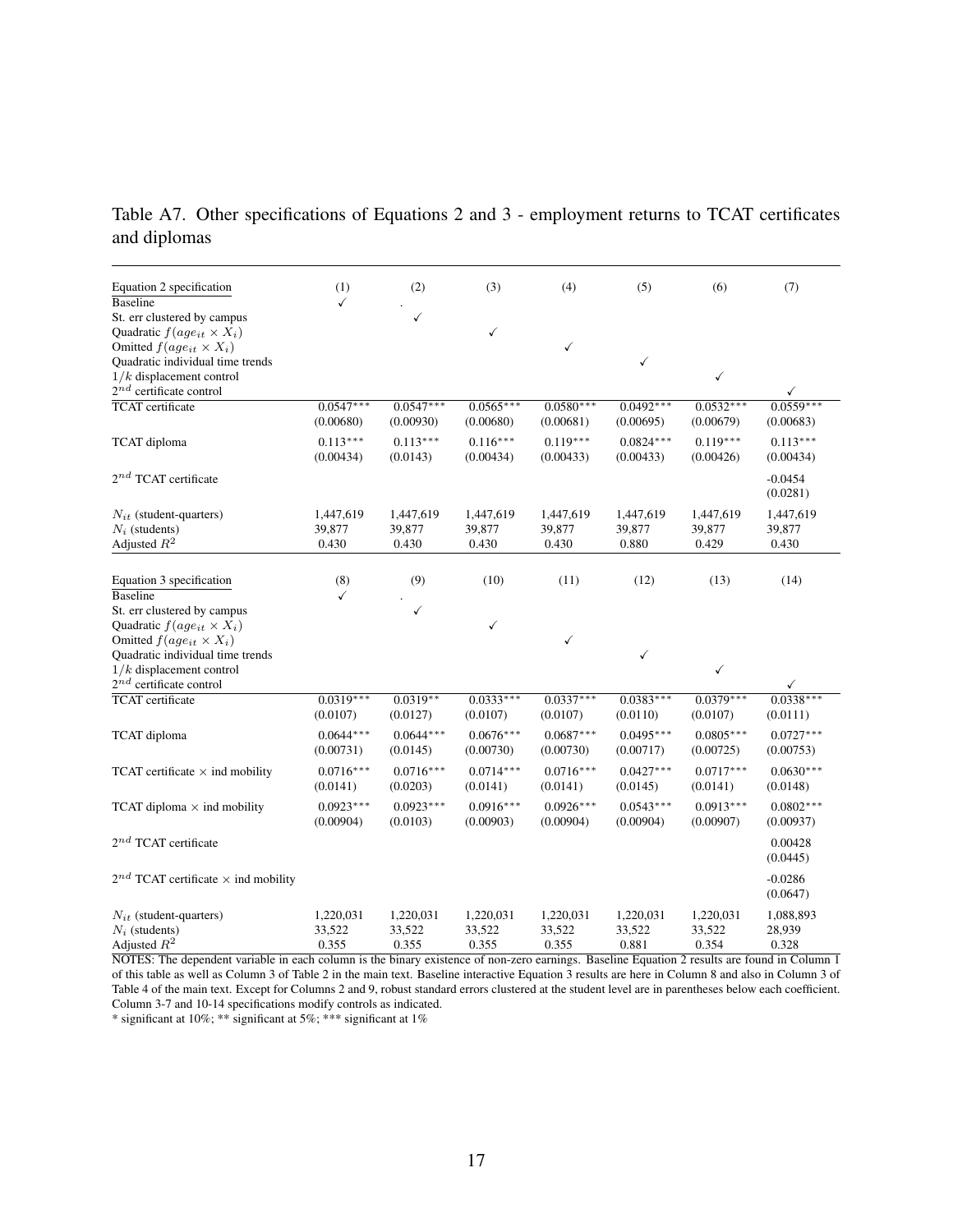| Equation 2                             | (1)         | (2)          | (3)          | (4)         | (5)          | (6)        |
|----------------------------------------|-------------|--------------|--------------|-------------|--------------|------------|
| Student fixed effects                  | ✓           | $\checkmark$ | ✓            | √           | ✓            | ✓          |
| Student time trends                    |             | ✓            | ✓            | ✓           | ✓            |            |
| Demographics $\times f(age)$           |             |              | $\checkmark$ | √           | $\checkmark$ |            |
| Enrollment proximity indicators        |             |              |              |             | ✓            |            |
| Pell grant controls                    |             |              |              |             | ✓            |            |
| Industry fixed effects                 |             |              |              |             |              |            |
| TCAT certificate                       | $-195.4***$ | $231.9***$   | $222.7***$   | $291.5***$  | $242.6***$   | 50.36      |
|                                        | (55.71)     | (59.05)      | (58.97)      | (59.23)     | (59.25)      | (47.57)    |
| TCAT diploma                           | $696.7***$  | $1345.8***$  | $1303.4***$  | $1034.3***$ | $964.3***$   | $630.3***$ |
|                                        | (38.05)     | (35.68)      | (35.43)      | (36.88)     | (36.97)      | (29.73)    |
|                                        |             |              |              |             |              |            |
| $N_{it}$ (student-quarters)            | 1,447,619   | 1,447,619    | 1,447,619    | 1,447,619   | 1,447,619    | 1,447,619  |
| $N_i$ (students)                       | 39,877      | 39,877       | 39,877       | 39,877      | 39,877       | 39,877     |
| Adjusted $R^2$                         | 0.621       | 0.715        | 0.715        | 0.720       | 0.720        | 0.774      |
|                                        |             |              |              |             |              |            |
| Equation 3                             | (7)         | (8)          | (9)          | (10)        | (11)         | (12)       |
| Student fixed effects                  | ✓           | $\checkmark$ | $\checkmark$ | ✓           | $\checkmark$ | ✓          |
| Student time trends                    |             | ✓            | $\checkmark$ | ✓           | ✓            | ✓          |
| Demographics $\times f(age)$           |             |              | ✓            | ✓           | ✓            |            |
| Enrollment proximity indicators,       |             |              |              | ✓           | ✓            |            |
| Pell grant controls                    |             |              |              |             | ✓            |            |
| Industry fixed effects                 |             |              |              |             |              |            |
| TCAT certificate                       | 93.87       | 101.0        | 93.01        | 135.9       | 80.68        | $-39.29$   |
|                                        | (91.96)     | (104.4)      | (104.7)      | (103.8)     | (103.7)      | (87.43)    |
| TCAT diploma                           | $1284.5***$ | $1445.0***$  | $1400.3***$  | $1041.2***$ | $969.2***$   | $693.3***$ |
|                                        | (60.55)     | (62.74)      | (62.55)      | (62.77)     | (62.99)      | (50.56)    |
|                                        |             |              |              |             |              |            |
| TCTA certificate $\times$ ind mobility | 29.79       | $462.4***$   | $464.6***$   | $459.2***$  | $459.2***$   | $247.6***$ |
|                                        | (113.8)     | (130.5)      | (128.0)      | (128.2)     | (130.7)      | (105.3)    |
| TCAT diploma $\times$ ind mobility     | $-515.6***$ | $159.8***$   | $160.7***$   | $192.7***$  | $177.0**$    | 48.90      |
|                                        | (73.50)     | (77.16)      | (76.93)      | (75.36)     | (75.68)      | (60.36)    |
| $N_{it}$ (student-quarters)            | 1,220,031   | 1,220,031    | 1,220,031    | 1,220,031   | 1,220,031    | 1,220,031  |
| $N_i$ (students)                       | 33,522      | 33,522       | 33,522       | 33,522      | 33,522       | 33,522     |
| Adjusted $R^2$                         | 0.609       | 0.698        | 0.699        | 0.704       | 0.705        | 0.762      |

## Table A8. Assessing the importance of controls in Equations 2 and 3 - earnings returns to TCAT certificates and diplomas

NOTES: The dependent variable in each column is quarterly inflation-adjusted earnings, with zero assumed for missing earnings. Baseline Equation 2 results are found in Column 4 of this table as well as Column 1 of Table 2 in the main text. Baseline interactive Equation 3 results are here in Column 10 and also in Column 1 of Table 4 of the main text. Columns 1 and 7 specifications of Equations 2 and 3 control for the listed attainment measures and student fixed effects. Moving left to right, Columns 2-6 and 8-12 add successively more controls, with preferred specifications reported in Columns 4 and 10. Columns 5-6 and 11-12 add controls for Pell grant eligibility and industry fixed effects, factors that may be determined in part by TCAT attendance. Robust standard errors clustered at the student level are in parentheses below each coefficient. \* significant at 10%; \*\* significant at 5%; \*\*\* significant at 1%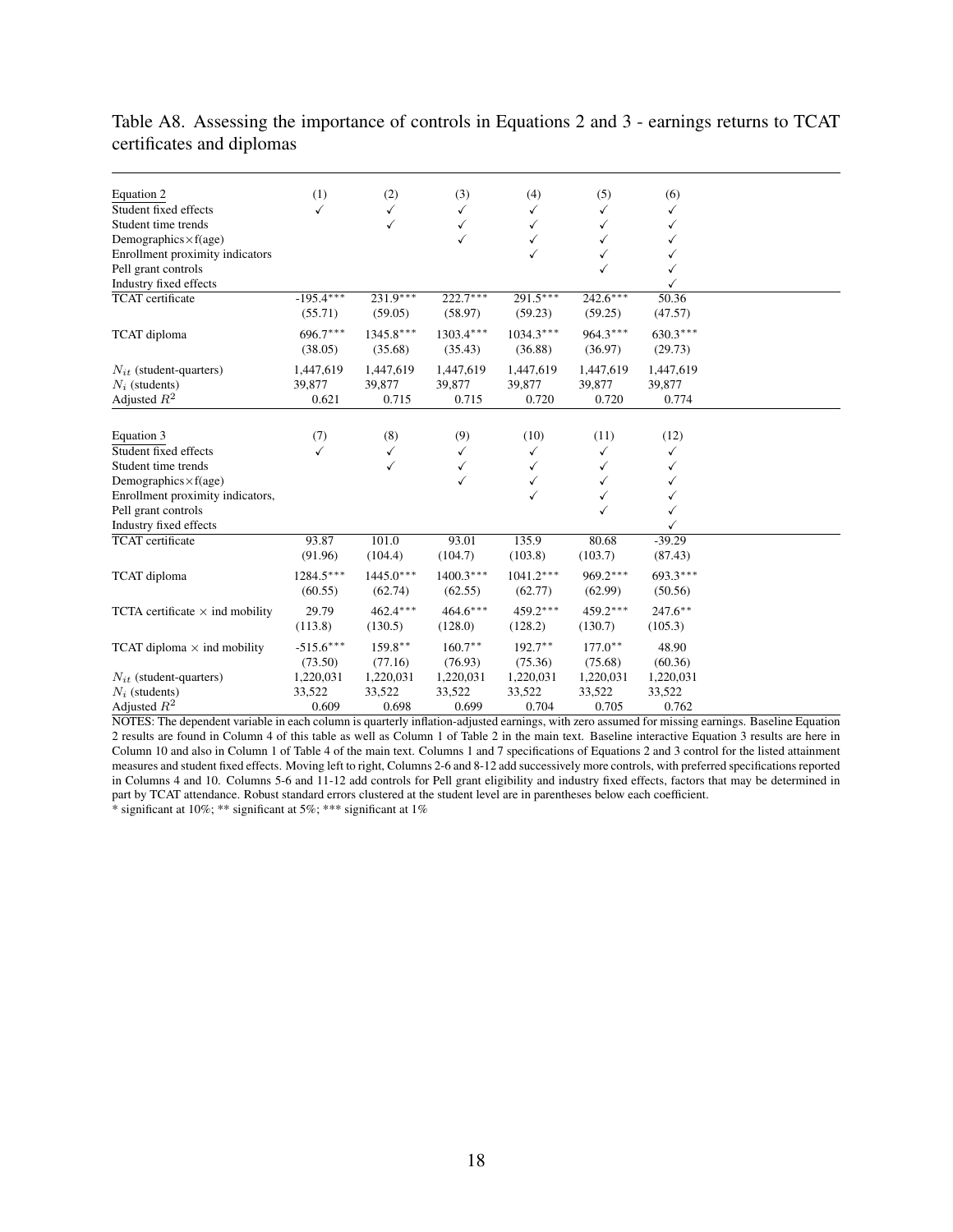| Equation 2                                      | (1)         | (2)               | (3)                          | (4)               | (5)         | (6)         |
|-------------------------------------------------|-------------|-------------------|------------------------------|-------------------|-------------|-------------|
| Student fixed effects                           | ✓           | ✓                 | ✓                            | ✓                 |             |             |
| Student time trends                             |             | ✓                 | ✓                            | ✓                 |             |             |
| Demographics $\times f(age)$                    |             |                   | ✓                            | ✓                 |             |             |
| Enrollment proximity indicators                 |             |                   |                              | ✓                 | ✓           |             |
| Pell grant controls                             |             |                   |                              |                   |             |             |
| Industry fixed effects                          |             |                   |                              |                   |             |             |
| <b>TCAT</b> certificate                         | $0.0273**$  | $-0.0181$         | $-0.0128$                    | 0.0117            | 0.00853     | 0.000754    |
|                                                 | (0.0124)    | (0.0165)          | (0.0165)                     | (0.0165)          | (0.0165)    | (0.0157)    |
| TCAT diploma                                    | $0.188***$  | $0.207***$        | $0.210***$                   | $0.173***$        | $0.169***$  | $0.166***$  |
|                                                 | (0.00831)   | (0.0103)          | (0.0103)                     | (0.0105)          | (0.0107)    | (0.0101)    |
|                                                 | 1,110,763   | 1,110,763         | 1,110,763                    | 1,110,763         | 1,110,763   | 1,110,763   |
| $N_{it}$ (student-quarters)<br>$N_i$ (students) | 39,877      | 39,877            | 39,877                       | 39,877            | 39,877      | 39,877      |
| Adjusted $R^2$                                  | 0.501       | 0.588             | 0.589                        | 0.594             | 0.594       | 0.609       |
|                                                 |             |                   |                              |                   |             |             |
| Equation 3                                      | (7)         | (8)               | (9)                          | (10)              | (11)        | (12)        |
| Student fixed effects                           | ✓           |                   |                              |                   |             |             |
| Student time trends                             |             | $\checkmark$<br>✓ | $\checkmark$<br>$\checkmark$ | ✓<br>$\checkmark$ | ✓<br>✓      | ✓           |
|                                                 |             |                   |                              |                   |             | ✓           |
| Demographics $\times f(age)$                    |             |                   | ✓                            | ✓<br>✓            | ✓           | ✓           |
| Enrollment proximity indicators,                |             |                   |                              |                   | ✓<br>✓      |             |
| Pell grant controls<br>Industry fixed effects   |             |                   |                              |                   |             |             |
| TCAT certificate                                | 0.0114      | $-0.0694***$      | $-0.0657***$                 | $-0.0379$         | $-0.0425*$  | $-0.0409*$  |
|                                                 | (0.0174)    | (0.0242)          | (0.0242)                     | (0.0240)          | (0.0240)    | (0.0231)    |
|                                                 |             |                   |                              |                   |             |             |
| TCAT diploma                                    | $0.222***$  | $0.192***$        | $0.192***$                   | $0.142***$        | $0.140***$  | $0.140***$  |
|                                                 | (0.0121)    | (0.0154)          | (0.0153)                     | (0.0155)          | (0.0156)    | (0.0150)    |
| TCAT certificate $\times$ ind mobility          | $0.0479**$  | $0.101***$        | $0.102***$                   | $0.105***$        | $0.105***$  | $0.0899***$ |
|                                                 | (0.0241)    | (0.0330)          | (0.0330)                     | (0.0324)          | (0.0325)    | (0.0310)    |
|                                                 |             |                   |                              |                   |             |             |
| TCAT diploma $\times$ ind mobility              | $-0.0332**$ | $0.0384*$         | $0.0389*$                    | $0.0640***$       | $0.0599***$ | $0.0572***$ |
|                                                 | (0.0157)    | (0.0206)          | (0.0205)                     | (0.0202)          | (0.0203)    | (0.0195)    |
| $N_{it}$ (student-quarters)                     | 970,555     | 970,555           | 970,555                      | 970,555           | 970,555     | 970,555     |
| $N_i$ (students)                                | 33,522      | 33,522            | 33,522                       | 33,522            | 33,522      | 33,522      |
| Adjusted $R^2$                                  | 0.477       | 0.567             | 0.567                        | 0.573             | 0.574       | 0.590       |

# Table A9. Assessing the importance of controls in Equations 2 and 3 - *ln*(*earnings*) returns to TCAT certificates and diplomas

NOTES: The dependent variable in each column is the natural log of non-missing quarterly inflation-adjusted earnings. Baseline Equation 2 results are found in Column 4 of this table as well as Column 2 of Table 2 in the main text. Baseline interactive Equation 3 results are here in Column 10 and also in Column 2 of Table 4 of the main text. Columns 1 and 7 specifications of Equations 2 and 3 control for the listed attainment measures and student fixed effects. Moving left to right, Columns 2-6 and 8-12 add successively more controls, with preferred specifications reported in Columns 4 and 10. Columns 5-6 and 11-12 add controls for Pell grant eligibility and industry fixed effects, factors that may be determined in part by TCAT attendance. Robust standard errors clustered at the student level are in parentheses below each coefficient.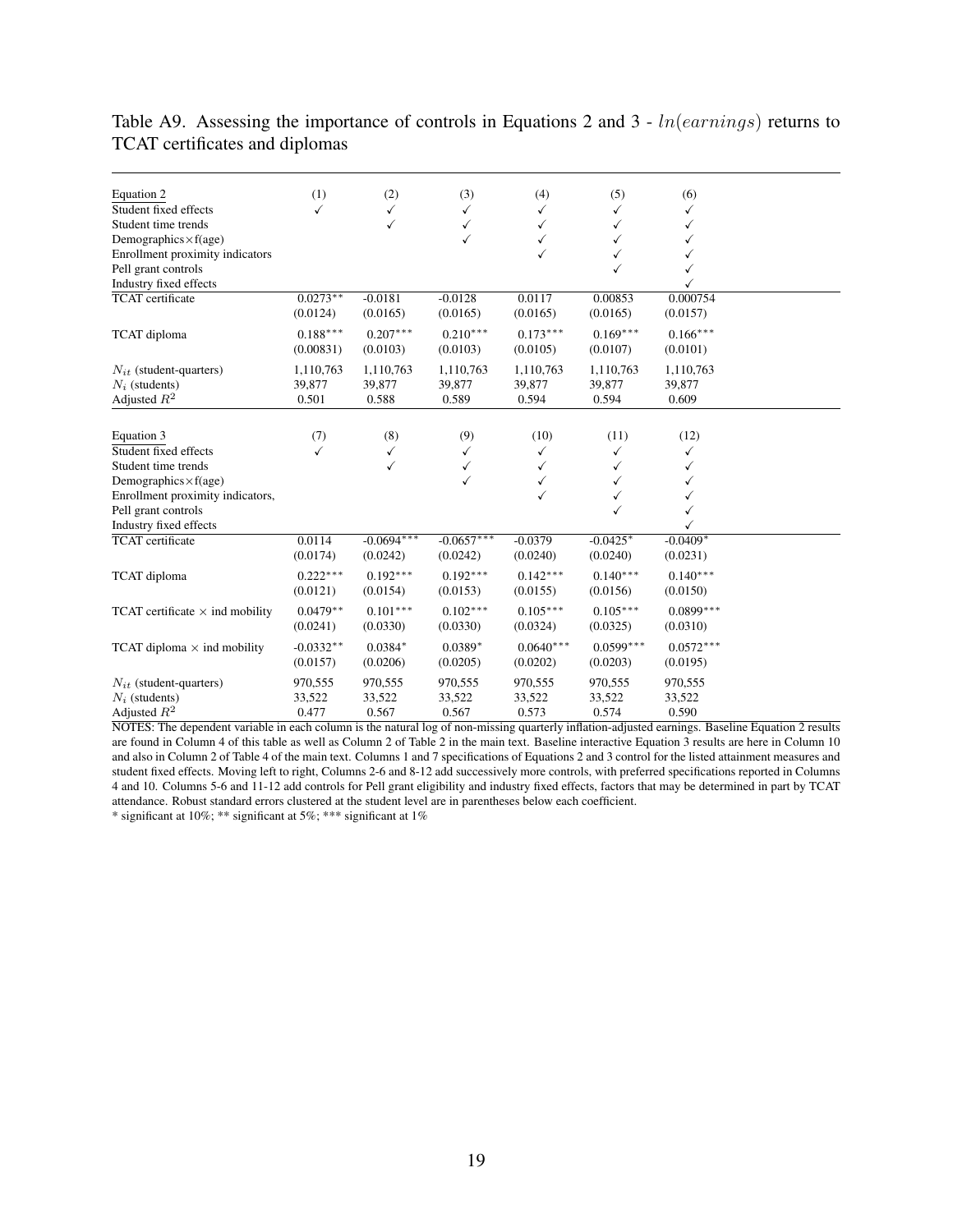| Equation 2                             | (1)          | (2)          | (3)          | (4)          | (5)          | (6)          |  |
|----------------------------------------|--------------|--------------|--------------|--------------|--------------|--------------|--|
| Student fixed effects                  | ✓            | $\checkmark$ | ✓            |              | ✓            |              |  |
| Student time trends                    |              | ✓            | $\checkmark$ | ✓            | ✓            | ✓            |  |
| Demographics $\times f(age)$           |              |              | $\checkmark$ | ✓            | ✓            |              |  |
| Enrollment proximity indicators        |              |              |              | ✓            | ✓            |              |  |
| Pell grant controls                    |              |              |              |              | $\checkmark$ |              |  |
| Industry fixed effects                 |              |              |              |              |              |              |  |
| <b>TCAT</b> certificate                | $-0.0269***$ | $0.0472***$  | $0.0453***$  | $0.0547***$  | $0.0520***$  | $0.00574*$   |  |
|                                        | (0.00523)    | (0.00685)    | (0.00684)    | (0.00680)    | (0.00681)    | (0.00312)    |  |
| TCAT diploma                           | $0.0524***$  | $0.145***$   | $0.139***$   | $0.113***$   | $0.109***$   | $0.0236***$  |  |
|                                        | (0.00339)    | (0.00430)    | (0.00430)    | (0.00434)    | (0.00439)    | (0.00199)    |  |
| $N_{it}$ (student-quarters)            | 1,447,619    | 1,447,619    | 1,447,619    | 1,447,619    | 1,447,619    | 1,447,619    |  |
| $N_i$ (students)                       | 39,877       | 39,877       | 39,877       | 39,877       | 39,877       | 39,877       |  |
| Adjusted $R^2$                         | 0.312        | 0.422        | 0.423        | 0.430        | 0.431        | 0.812        |  |
|                                        |              |              |              |              |              |              |  |
| Equation 3                             | (7)          | (8)          | (9)          | (10)         | (11)         | (12)         |  |
| Student fixed effects                  | ✓            | $\checkmark$ | $\checkmark$ | $\checkmark$ | $\checkmark$ | $\checkmark$ |  |
| Student time trends                    |              | $\checkmark$ | $\checkmark$ | ✓            | ✓            | ✓            |  |
| Demographics $\times f(age)$           |              |              | ✓            | ✓            | ✓            |              |  |
| Enrollment proximity indicators,       |              |              |              | ✓            | ✓            |              |  |
| Pell grant controls                    |              |              |              |              | ✓            |              |  |
| Industry fixed effects                 |              |              |              |              |              |              |  |
| TCAT certificate                       | 0.000896     | $0.0349***$  | $0.0336***$  | $0.0319***$  | $0.0278***$  | $-0.00347$   |  |
|                                        | (0.00771)    | (0.0108)     | (0.0108)     | (0.0107)     | (0.0107)     | (0.00535)    |  |
| TCAT diploma                           | $0.0736***$  | $0.113***$   | $0.108***$   | $0.0644***$  | $0.0595***$  | 0.00496      |  |
|                                        | (0.00485)    | (0.00730)    | (0.00733)    | (0.00731)    | (0.00733)    | (0.00331)    |  |
| TCAT certificate $\times$ ind mobility | $0.0176*$    | $0.0721***$  | $0.0721***$  | $0.0716***$  | $0.0715***$  | $0.0265***$  |  |
|                                        | (0.00974)    | (0.0143)     | (0.0143)     | (0.0141)     | (0.0141)     | (0.00687)    |  |
| TCAT diploma $\times$ ind mobility     | $-0.00187$   | $0.0892***$  | $0.0891***$  | $0.0923***$  | $0.0908***$  | $0.0339***$  |  |
|                                        | (0.00587)    | (0.00915)    | (0.00918)    | (0.00904)    | (0.00904)    | (0.00418)    |  |
| $N_{it}$ (student-quarters)            | 1,220,031    | 1,220,031    | 1,220,031    | 1,220,031    | 1,220,031    | 1,220,031    |  |
| $N_i$ (students)                       | 33,522       | 33,522       | 33,522       | 33,522       | 33,522       | 33,522       |  |
| Adjusted $R^2$                         | 0.252        | 0.345        | 0.346        | 0.355        | 0.356        | 0.782        |  |
|                                        |              |              |              |              |              |              |  |

# Table A10. Assessing the importance of controls in Equations 2 and 3 - employment returns to TCAT certificates and diplomas

NOTES: The dependent variable in each column is the binary existence of non-zero earnings. Baseline Equation 2 results are found in Column 4 of this table as well as Column 3 of Table 2 in the main text. Baseline interactive Equation 3 results are here in Column 10 and also in Column 3 of Table 4 of the main text. Columns 1 and 7 specifications of Equations 2 and 3 control for the listed attainment measures and student fixed effects. Moving left to right, Columns 2-6 and 8-12 add successively more controls, with preferred specifications reported in Columns 4 and 10. Columns 5-6 and 11-12 add controls for Pell grant eligibility and industry fixed effects, factors that may be determined in part by TCAT attendance. Robust standard errors clustered at the student level are in parentheses below each coefficient.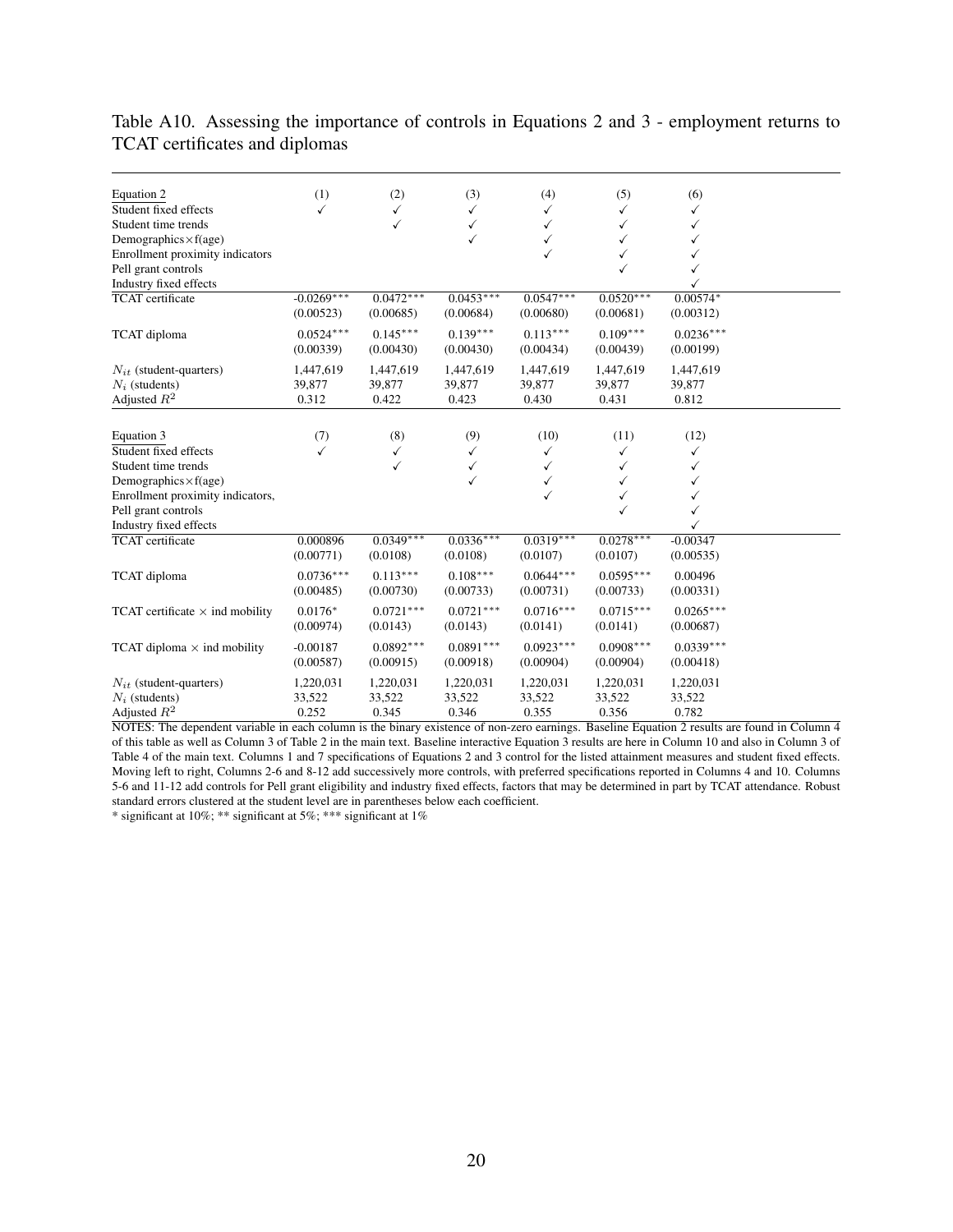| Equation 2                             | $\overline{(1)}$ | $\overline{(2)}$ | $\overline{(3)}$ | $\overline{(4)}$ | $\overline{(5)}$ | $\overline{(6)}$ | $\overline{(7)}$ | $\overline{(8)}$ |
|----------------------------------------|------------------|------------------|------------------|------------------|------------------|------------------|------------------|------------------|
| <b>Baseline</b> sample                 | $\checkmark$     |                  |                  |                  |                  |                  |                  |                  |
| Women                                  |                  | $\checkmark$     |                  |                  |                  |                  |                  |                  |
| Men                                    |                  |                  | $\checkmark$     |                  |                  |                  |                  |                  |
| White                                  |                  |                  |                  | $\checkmark$     |                  |                  |                  |                  |
| Non-White                              |                  |                  |                  |                  | ✓                |                  |                  |                  |
| Under age 36                           |                  |                  |                  |                  |                  | $\checkmark$     |                  |                  |
| Age 36 and up                          |                  |                  |                  |                  |                  |                  | ✓                |                  |
| With FAFSA                             |                  |                  |                  |                  |                  |                  |                  | ✓                |
| <b>TCAT</b> certificate                | $291.5***$       | $279.4***$       | $315.2***$       | $340.8***$       | 103.4            | $249.3***$       | $339.8***$       | $160.9**$        |
|                                        | (59.23)          | (71.02)          | (92.96)          | (71.47)          | (97.80)          | (65.39)          | (100.7)          | (67.38)          |
| TCAT diploma                           | $1034.3***$      | $1112.1***$      | $847.2***$       | $1155.7***$      | $503.6***$       | 958.9***         | $1006.3***$      | $713.1***$       |
|                                        | (36.88)          | (41.04)          | (66.07)          | (41.49)          | (79.44)          | (43.67)          | (58.67)          | (37.92)          |
| $N_{it}$ (student-quarters)            | 1,447,619        | 743,997          | 703,622          | 1,177,074        | 270,545          | 619,130          | 737,548          | 673,157          |
| $N_i$ (students)                       | 39,877           | 20,386           | 19,491           | 32,434           | 7,443            | 18,041           | 19,299           | 18,646           |
| Adjusted $R^2$                         | 0.720            | 0.700            | 0.711            | 0.721            | 0.677            | 0.643            | 0.685            | 0.616            |
|                                        |                  |                  |                  |                  |                  |                  |                  |                  |
| Equation 3                             | (9)              | (10)             | (11)             | (12)             | (13)             | (14)             | (15)             |                  |
| Baseline sample                        | ✓                |                  |                  |                  |                  |                  |                  |                  |
| Women                                  |                  | ✓                |                  |                  |                  |                  |                  |                  |
| Men                                    |                  |                  | $\checkmark$     |                  |                  |                  |                  |                  |
| White                                  |                  |                  |                  | $\checkmark$     |                  |                  |                  |                  |
| Non-White                              |                  |                  |                  |                  | ✓                |                  |                  |                  |
| Under age 36                           |                  |                  |                  |                  |                  | ✓                |                  |                  |
| Age 36 and up                          |                  |                  |                  |                  |                  |                  | ✓                |                  |
| With FAFSA                             |                  |                  |                  |                  |                  |                  |                  | ✓                |
| <b>TCAT</b> certificate                | 135.9            | 8.650            | $275.4*$         | $213.5*$         | $-135.4$         | $-32.02$         | 306.1            | $-7.890$         |
|                                        | (103.8)          | (122.9)          | (165.6)          | (129.3)          | (154.4)          | (100.7)          | (186.3)          | (124.3)          |
| TCAT diploma                           | $1041.2***$      | $1062.8***$      | $932.0***$       | $1188.3***$      | $469.6***$       | $827.9***$       | $1164.3***$      | $706.3***$       |
|                                        | (62.77)          | (68.86)          | (116.5)          | (70.03)          | (139.0)          | (74.48)          | (100.6)          | (65.61)          |
|                                        | $459.2***$       | $501.3***$       | 397.4**          | $472.5***$       | $415.3***$       | $531.0***$       | 366.4            | 374.9**          |
| TCAT certificate $\times$ ind mobility |                  |                  |                  |                  |                  |                  |                  |                  |
|                                        | (128.0)          | (154.2)          | (202.6)          | (156.9)          | (205.1)          | (126.5)          | (231.6)          | (151.6)          |
| TCAT diploma $\times$ ind mobility     | $192.7***$       | $167.5***$       | 200.4            | $161.7*$         | 206.6            | $335.4***$       | 67.65            | $130.0*$         |
|                                        | (75.36)          | (84.37)          | (140.0)          | (83.28)          | (174.5)          | (89.80)          | (121.2)          | (77.73)          |
| $N_{it}$ (student-quarters)            | 1,220,031        | 647,034          | 572,997          | 982,831          | 237,200          | 549,478          | 636,129          | 577,539          |
| $N_i$ (students)                       | 33,522           | 17,688           | 15,834           | 27,004           | 6,518            | 16,015           | 16,604           | 16,008           |
| Adjusted $R^2$                         | 0.704            | 0.676            | 0.699            | 0.706            | 0.673            | 0.634            | 0.686            | 0.603            |

Table A11. Subsample analyses of Equations 2 and 3 - earnings returns to TCAT certificates and diplomas

NOTES: The dependent variable in each column is quarterly inflation-adjusted earnings, with zero assumed for missing earnings. Baseline Equation 2 results are found in Column 1 of this table as well as Column 1 of Table 2. Baseline interactive Equation 3 results are here in Column 8 and also in Column 1 of Table 3. Columns 2-7 and 9-14 restrict the main analytical sample as indicated. Robust standard errors clustered at the student level are in parentheses below each coefficient.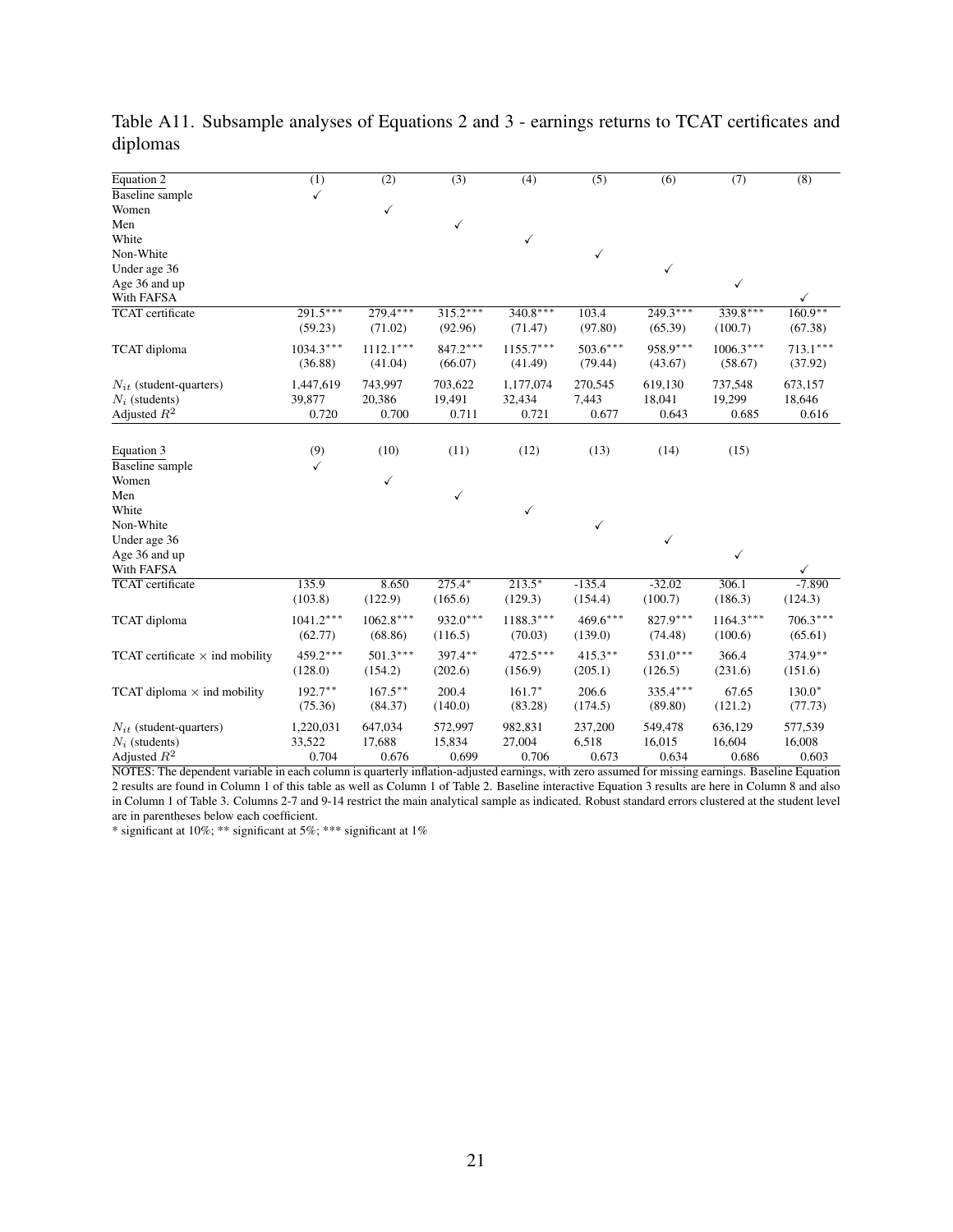| Equation 2                             | $\overline{(1)}$ | $\overline{(2)}$ | $\overline{(3)}$ | $\overline{(4)}$ | $\overline{(5)}$ | $\overline{(6)}$ | $\overline{(7)}$ | $\overline{(8)}$ |
|----------------------------------------|------------------|------------------|------------------|------------------|------------------|------------------|------------------|------------------|
| <b>Baseline</b> sample                 | $\checkmark$     |                  |                  |                  |                  |                  |                  |                  |
| Women                                  |                  | ✓                |                  |                  |                  |                  |                  |                  |
| Men                                    |                  |                  | $\checkmark$     |                  |                  |                  |                  |                  |
| White                                  |                  |                  |                  | $\checkmark$     |                  |                  |                  |                  |
| Non-White                              |                  |                  |                  |                  | ✓                |                  |                  |                  |
| Under age 36                           |                  |                  |                  |                  |                  | ✓                |                  |                  |
| Age 36 and up                          |                  |                  |                  |                  |                  |                  | $\checkmark$     |                  |
| With FAFSA                             |                  |                  |                  |                  |                  |                  |                  | ✓                |
| <b>TCAT</b> certificate                | 0.0117           | 0.00975          | 0.0192           | 0.0187           | $-0.00759$       | $0.0757***$      | $-0.0338$        | 0.0231           |
|                                        | (0.0165)         | (0.0251)         | (0.0216)         | (0.0190)         | (0.0331)         | (0.0224)         | (0.0243)         | (0.0219)         |
| TCAT diploma                           | (0.0105)         | (0.0145)         | (0.0152)         | (0.0117)         | (0.0240)         | (0.0147)         | (0.0154)         | (0.0129)         |
| $N_{it}$ (student-quarters)            | 1,110,763        | 561,744          | 549,019          | 914,593          | 196,170          | 449,623          | 576,794          | 484,882          |
| $N_i$ (students)                       | 39,877           | 20,386           | 19,491           | 32,434           | 7,443            | 18,041           | 19,299           | 18,646           |
| Adjusted $R^2$                         | 0.594            | 0.544            | 0.614            | 0.603            | 0.529            | 0.498            | 0.578            | 0.495            |
|                                        |                  |                  |                  |                  |                  |                  |                  |                  |
| Equation 3                             | (9)              | (10)             | (11)             | (12)             | (13)             | (14)             | (15)             |                  |
| Baseline sample                        | ✓                |                  |                  |                  |                  |                  |                  |                  |
| Women                                  |                  | ✓                |                  |                  |                  |                  |                  |                  |
| Men                                    |                  |                  | ✓                |                  |                  |                  |                  |                  |
| White                                  |                  |                  |                  | ✓                |                  |                  |                  |                  |
| Non-White                              |                  |                  |                  |                  | ✓                |                  |                  |                  |
| Under age 36                           |                  |                  |                  |                  |                  | ✓                |                  |                  |
| Age 36 and up                          |                  |                  |                  |                  |                  |                  | ✓                |                  |
| With FAFSA                             |                  |                  |                  |                  |                  |                  |                  | $\checkmark$     |
| <b>TCAT</b> certificate                | $-0.0379$        | $-0.0734*$       | 0.00199          | $-0.0342$        | $-0.0531$        | $-0.0241$        | $-0.0390$        | $-0.0322$        |
|                                        | (0.0240)         | (0.0376)         | (0.0300)         | (0.0272)         | (0.0501)         | (0.0347)         | (0.0322)         | (0.0327)         |
| TCAT diploma                           | $0.142***$       | $0.196***$       | $0.0443**$       | $0.169***$       | 0.0441           | $0.163***$       | $0.108***$       | $0.120***$       |
|                                        | (0.0155)         | (0.0214)         | (0.0216)         | (0.0172)         | (0.0347)         | (0.0221)         | (0.0214)         | (0.0181)         |
| TCAT certificate $\times$ ind mobility | $0.105***$       | $0.139***$       | 0.0675           | $0.119***$       | 0.0655           | $0.160***$       | 0.0328           | $0.0889**$       |
|                                        | (0.0324)         | (0.0496)         | (0.0421)         | (0.0375)         | (0.0645)         | (0.0449)         | (0.0465)         | (0.0425)         |
| TCAT diploma $\times$ ind mobility     | $0.0640***$      | $0.0713***$      | $0.0540*$        | $0.0616***$      | 0.0502           | $0.120***$       | 0.00911          | $0.0671***$      |
|                                        | (0.0202)         | (0.0272)         | (0.0291)         | (0.0225)         | (0.0457)         | (0.0279)         | (0.0290)         | (0.0218)         |
| $N_{it}$ (student-quarters)            | 970,555          | 505,773          | 464,782          | 789,052          | 181,503          | 415,073          | 524,308          | 437,579          |
| $N_i$ (students)                       | 33,522           | 17,688           | 15,834           | 27,004           | 6,518            | 16,015           | 16,604           | 16,008           |
| Adjusted $R^2$                         | 0.573            | 0.523            | 0.596            | 0.581            | 0.523            | 0.491            | 0.569            | 0.486            |

Table A12. Subsample analyses of Equations 2 and 3 - *ln*(*earnings*) returns to TCAT certificates and diplomas

NOTES: The dependent variable in each column is the log of quarterly inflation-adjusted earnings, restricted to quarters with non-zero, non-missing earnings. Baseline Equation 2 results are found in Column 1 of this table as well as Column 2 of Table 2. Baseline interactive Equation 3 results are here in Column 8 and also in Column 2 of Table 3. Columns 2-7 and 9-14 restrict the main analytical sample as indicated. Robust standard errors clustered at the student level are in parentheses below each coefficient.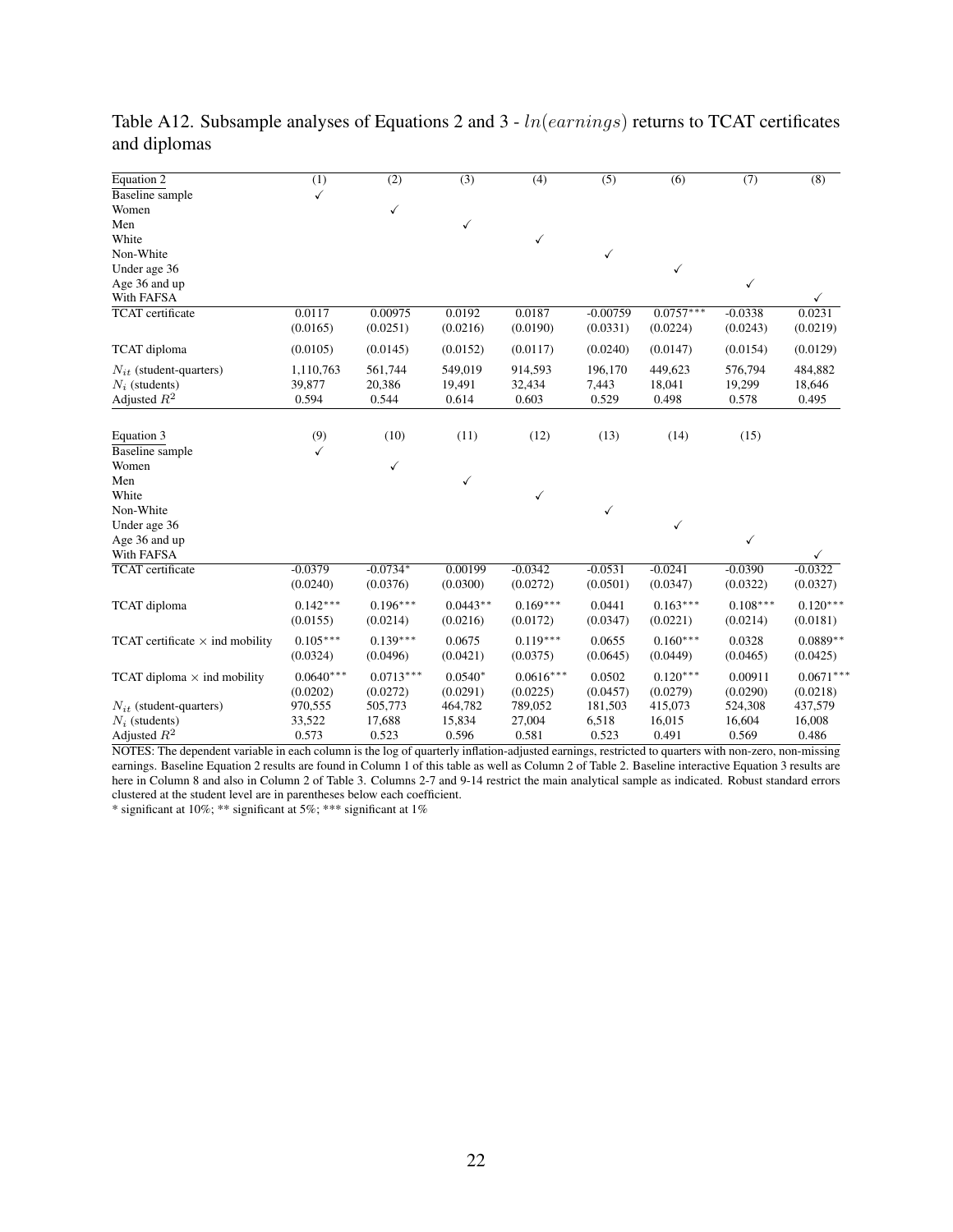| Equation 2                             | $\overline{(1)}$ | $\overline{(2)}$ | $\overline{(3)}$ | $\overline{(4)}$ | $\overline{(5)}$ | $\overline{(6)}$ | (7)         | $\bar{8}$   |
|----------------------------------------|------------------|------------------|------------------|------------------|------------------|------------------|-------------|-------------|
| <b>Baseline</b> sample                 | $\checkmark$     |                  |                  |                  |                  |                  |             |             |
| Women                                  |                  | ✓                |                  |                  |                  |                  |             |             |
| Men                                    |                  |                  | ✓                |                  |                  |                  |             |             |
| White                                  |                  |                  |                  | $\checkmark$     |                  |                  |             |             |
| Non-White                              |                  |                  |                  |                  | ✓                |                  |             |             |
| Under age 36                           |                  |                  |                  |                  |                  | √                |             |             |
| Age 36 and up                          |                  |                  |                  |                  |                  |                  | ✓           |             |
| With FAFSA                             |                  |                  |                  |                  |                  |                  |             |             |
| <b>TCAT</b> certificate                | $0.0547***$      | $0.0706***$      | $0.0416***$      | $0.0626***$      | $0.0246*$        | $0.0364***$      | $0.0710***$ | $0.0476***$ |
|                                        | (0.00680)        | (0.0101)         | (0.00917)        | (0.00796)        | (0.0130)         | (0.00913)        | (0.0102)    | (0.00841)   |
| TCAT diploma                           | $0.113***$       | $0.106***$       | $0.114***$       | $0.128***$       | $0.0472***$      | $0.0892***$      | $0.125***$  | $0.0876***$ |
|                                        | (0.00434)        | (0.00570)        | (0.00675)        | (0.00483)        | (0.00978)        | (0.00606)        | (0.00624)   | (0.00490)   |
|                                        |                  |                  |                  |                  |                  |                  |             |             |
| $N_{it}$ (student-quarters)            | 1,447,619        | 743,997          | 703,622          | 1,177,074        | 270,545          | 619,130          | 737,548     | 673,157     |
| $N_i$ (students)                       | 39,877           | 20,386           | 19,491           | 32,434           | 7,443            | 18,041           | 19,299      | 18,646      |
| Adjusted $R^2$                         | 0.430            | 0.411            | 0.455            | 0.434            | 0.411            | 0.376            | 0.472       | 0.398       |
|                                        |                  |                  |                  |                  |                  |                  |             |             |
| Equation 3                             | (9)              | (10)             | (11)             | (12)             | (13)             | (14)             | (15)        |             |
| <b>Baseline</b> sample                 | ✓                |                  |                  |                  |                  |                  |             |             |
| Women                                  |                  | ✓                |                  |                  |                  |                  |             |             |
| Men                                    |                  |                  | ✓                |                  |                  |                  |             |             |
| White                                  |                  |                  |                  | $\checkmark$     |                  |                  |             |             |
| Non-White                              |                  |                  |                  |                  | ✓                |                  |             |             |
| Under age 36                           |                  |                  |                  |                  |                  | ✓                |             |             |
| Age 36 and up                          |                  |                  |                  |                  |                  |                  | ✓           |             |
| With FAFSA                             |                  |                  |                  |                  |                  |                  |             |             |
| <b>TCAT</b> certificate                | $0.0319***$      | $0.0365**$       | $0.0286**$       | $0.0379***$      | 0.00777          | $-0.00444$       | $0.0679***$ | $0.0285**$  |
|                                        | (0.0107)         | (0.0163)         | (0.0139)         | (0.0126)         | (0.0202)         | (0.0143)         | (0.0158)    | (0.0140)    |
| TCAT diploma                           | $0.0644***$      | $0.0345***$      | $0.100***$       | $0.0800***$      | 0.00383          | $0.0326***$      | $0.0886***$ | $0.0310***$ |
|                                        | (0.00731)        | (0.00959)        | (0.0113)         | (0.00823)        | (0.0156)         | (0.00995)        | (0.0107)    | (0.00810)   |
|                                        |                  |                  |                  |                  |                  |                  |             |             |
| TCAT certificate $\times$ ind mobility | $0.0716***$      | $0.0783***$      | $0.0643***$      | $0.0761***$      | $0.0577**$       | $0.0814***$      | $0.0622***$ | $0.0615***$ |
|                                        | (0.0141)         | (0.0209)         | (0.0189)         | (0.0166)         | (0.0263)         | (0.0185)         | (0.0214)    | (0.0177)    |
| TCAT diploma $\times$ ind mobility     | $0.0923***$      | $0.111***$       | $0.0621***$      | $0.0910***$      | $0.0826***$      | $0.0887***$      | $0.0982***$ | $0.0911***$ |
|                                        | (0.00904)        | (0.0116)         | (0.0144)         | (0.0101)         | (0.0200)         | (0.0123)         | (0.0132)    | (0.00960)   |
|                                        |                  |                  |                  |                  |                  |                  |             |             |
| $N_{it}$ (student-quarters)            | 1,220,031        | 647,034          | 572,997          | 982,831          | 237,200          | 549,478          | 636,129     | 577,539     |
| $N_i$ (students)                       | 33,522           | 17,688           | 15,834           | 27,004           | 6,518            | 16,015           | 16,604      | 16,008      |
| Adjusted $R^2$                         | 0.355            | 0.346            | 0.369            | 0.356            | 0.350            | 0.325            | 0.380       | 0.334       |

|              |  |  | Table A13. Subsample analyses of Equations 2 and 3 - employment returns to TCAT certificates |  |  |
|--------------|--|--|----------------------------------------------------------------------------------------------|--|--|
| and diplomas |  |  |                                                                                              |  |  |

NOTES: The dependent variable in each column is the binary incidence of having any earnings in a given quarter. Baseline Equation 2 results are found in Column 1 of this table as well as Column 3 of Table 2. Baseline interactive Equation 3 results are here in Column 8 and also in Column 3 of Table 3. Columns 2-7 and 9-14 restrict the main analytical sample as indicated. Robust standard errors clustered at the student level are in parentheses below each coefficient.